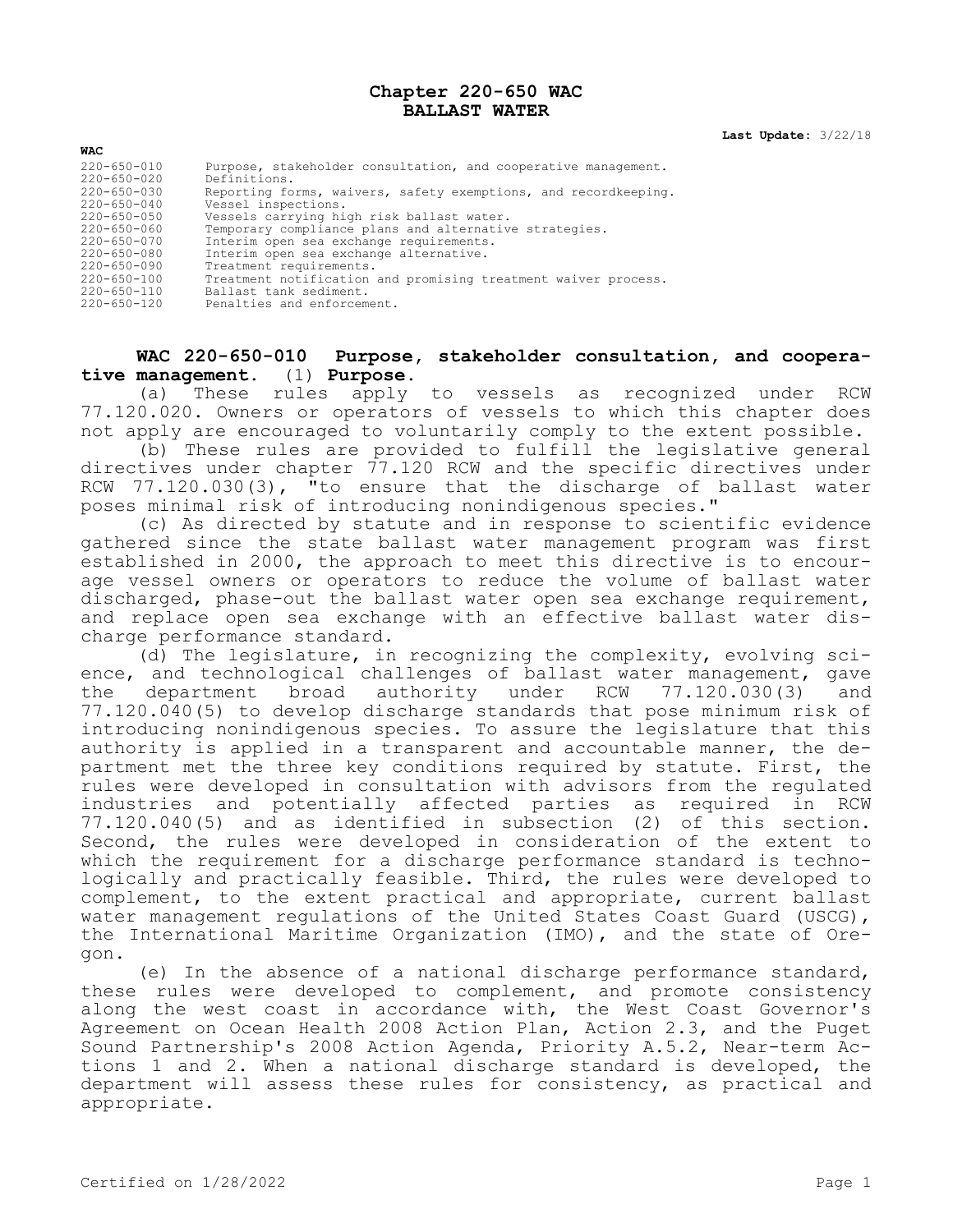(2) **Ballast water work group consultation.** The department will establish the ballast water work group (BWWG) or a similar forum to advise the department on developing, revising, and implementing chapter 77.120 RCW and this chapter regarding ballast water management. The department, at a minimum, will invite the participation of shipping interests, ports, shellfish growers, fisheries, environmental interests, citizens who have knowledge of the issues, and appropriate governmental representatives, including the USCG and the tribes per RCW 77.120.040(5).

To assist the department in making every reasonable effort to protect state waters from introduction of nonindigenous species, the BWWG may advise the department on:

(a) Issues to bring forward to the state invasive species council;

(b) Developing and implementing the ballast water management plan;

(c) Providing science-based recommendations and technical information;

(d) Adjusting laws, rules, or policies if and when necessary or advisable;

(e) Enhancing the predictability and stability of the process so that stakeholders can anticipate and prepare for change; and

(f) Working with regional and national ballast water regulators to strive for a coordinated and integrated program.

(3) **Cooperative ballast water management.** The department communicates and cooperates with the USCG and other federal and state agencies to standardize regulations to the extent practical and appropriate, minimize duplication of efforts, and share information. The goal is to provide transparency and accountability in the regulatory process, protect state resources, and facilitate collaboration among federal and state agencies. The department also communicates and cooperates to the extent practical and appropriate with international ballast water management entities. Agencies that the department works with directly include:

(a) The Washington department of ecology. Pursuant to RCW 77.120.030(3), the department of fish and wildlife will consult and coordinate with the department of ecology on Clean Water Act issues related to ballast water management.

(b) The Washington department of health. The department of fish and wildlife will consult with the department of health on public health issues related to ballast water management.

(c) The Puget Sound partnership. Pursuant to chapter 90.71 RCW, the department will consult and coordinate with the Puget Sound partnership on biennial budget needs related to the ballast water program, cross-border coordination, policy, and research and monitoring needs to protect and restore Puget Sound by 2020.

(d) Tribes. Pursuant to RCW 77.120.040(5), the department of fish and wildlife will consult and coordinate with federally recognized Indian tribes in the state of Washington on ballast water management issues to assist in the protection of aquatic resources. The department will inform tribes of any ballast water management regulatory changes. The department also will notify tribes of any ballast water technologies as accepted under WAC 220-650-100 and supply the tribes with available supporting documentation.

(e) State of Oregon. Pursuant to RCW 77.120.040(5), the department will consult and coordinate with the state of Oregon on ballast water management in the Columbia River system. The department will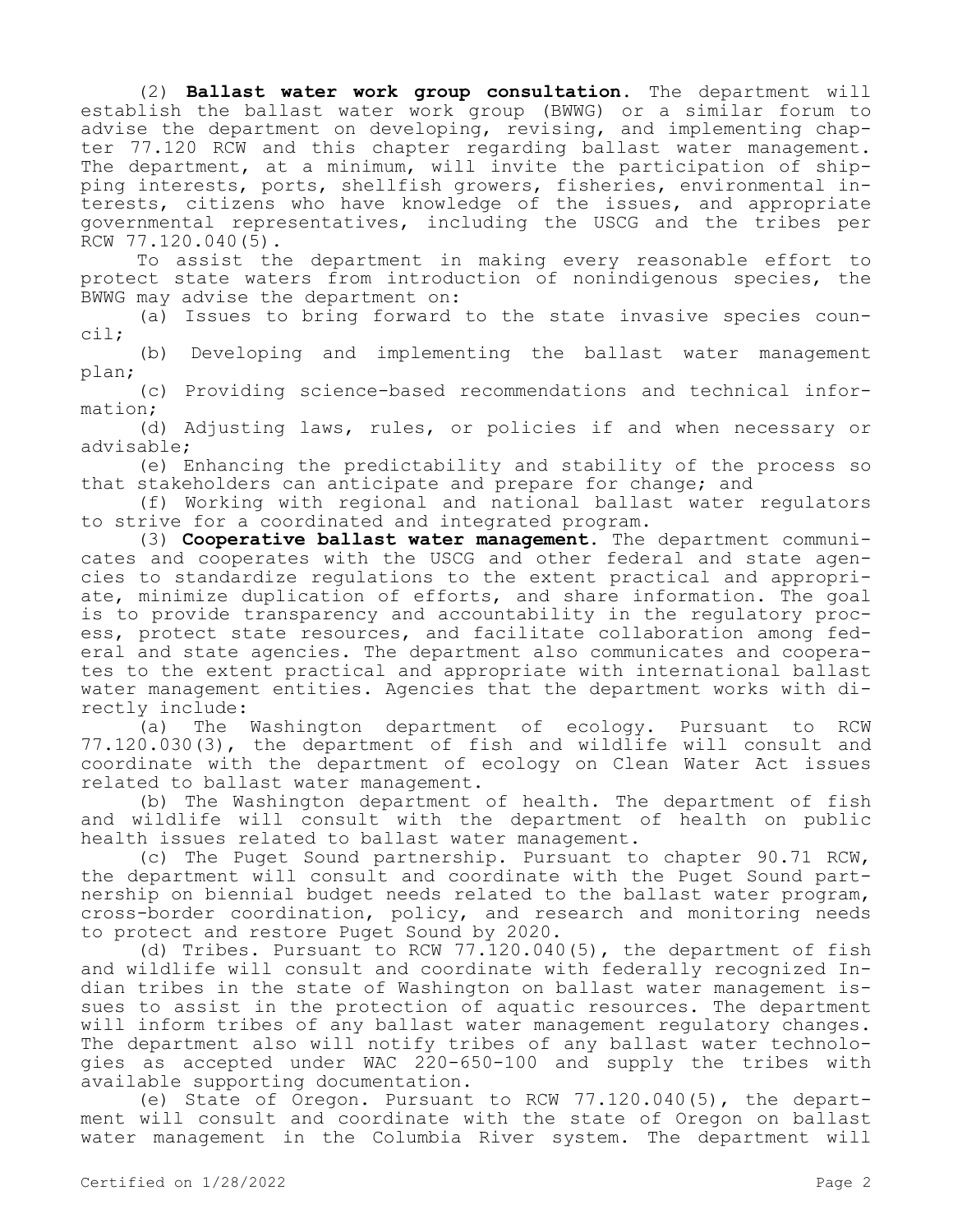strive to enter into cooperative management agreements with the state of Oregon to implement provisions of Washington, Oregon, and other appropriate federal ballast water laws. The agreements may include, but are not limited to, arrangements for cooperative enforcement, inspection, research, and monitoring.

(f) United States Coast Guard (USCG). Pursuant to RCW 77.120.030(3) and 77.120.040 (5)(a), the department will strive to enter into cooperative management agreements with the USCG to implement ballast water management objectives. The agreements may include, but are not limited to, arrangements for cooperative enforcement, inspection, research, and monitoring.

(g) United States Environmental Protection Agency (EPA). The department, as practical and appropriate, will consult and coordinate with the EPA on Clean Water Act issues related to ballast water management.

(h) Pacific Coast states. Pursuant to RCW  $77.120.040$  (5)(a), the department will consult and coordinate with the Pacific Coast states of Alaska, California, Hawaii, and Oregon on ballast water issues. In general, this will be through the Pacific ballast water group or a similar cooperative forum.

(i) Canada. As practical and appropriate, the department will strive for consistency and cooperation with the Canadian government through the province of British Columbia or other appropriate venues to manage ballast water risks.

(j) International Maritime Organization (IMO). As practical and appropriate, the department will strive for consistency and cooperation with the IMO to manage ballast water risks.

(4) **Other state and federal laws.** Nothing in this chapter shall supersede more stringent state or federal regulations, including public health and Clean Water Act criteria. Nothing in these regulations negates the need to comply with other state and federal regulations regarding the management of ballast water or any other vessel-related discharges.

[Statutory Authority: RCW 77.04.020, 77.12.045, 77.12.047, 77.120.040(5). WSR 18-08-013, § 220-650-010, filed 3/22/18, effective 4/22/18. Statutory Authority: RCW 77.04.012, 77.04.013, 77.04.020, 77.04.055, and 77.12.047. WSR 17-05-112 (Order 17-04), recodified as § 220-650-010, filed 2/15/17, effective 3/18/17. Statutory Authority: RCW 77.12.047, 77.120.030, 77.120.040, and 77.120.070. WSR 09-14-052 (Order 09-110), § 220-150-010, filed 6/25/09, effective 7/26/09.]

**WAC 220-650-020 Definitions.** (1) **In general.** The definitions herein are provided solely for the purposes of ballast water management unless otherwise noted. Nonindigenous species and ballast water management definitions from RCW 77.08.010 and 77.120.010 are included as noted to provide a comprehensive listing of terms used in this chapter.

(2) **"Ballast tank"** means any vessel tank or hold used for carrying ballast water, whether or not the tank or hold was designed for that purpose.

(3) **"Ballast water"** means any water and matter taken on board a vessel to control or maintain trim, draft, stability, or stresses of the vessel, without regard to the manner in which it is carried. This includes matter suspended in such water per USCG regulations under Title 33 C.F.R., Part 151.1504.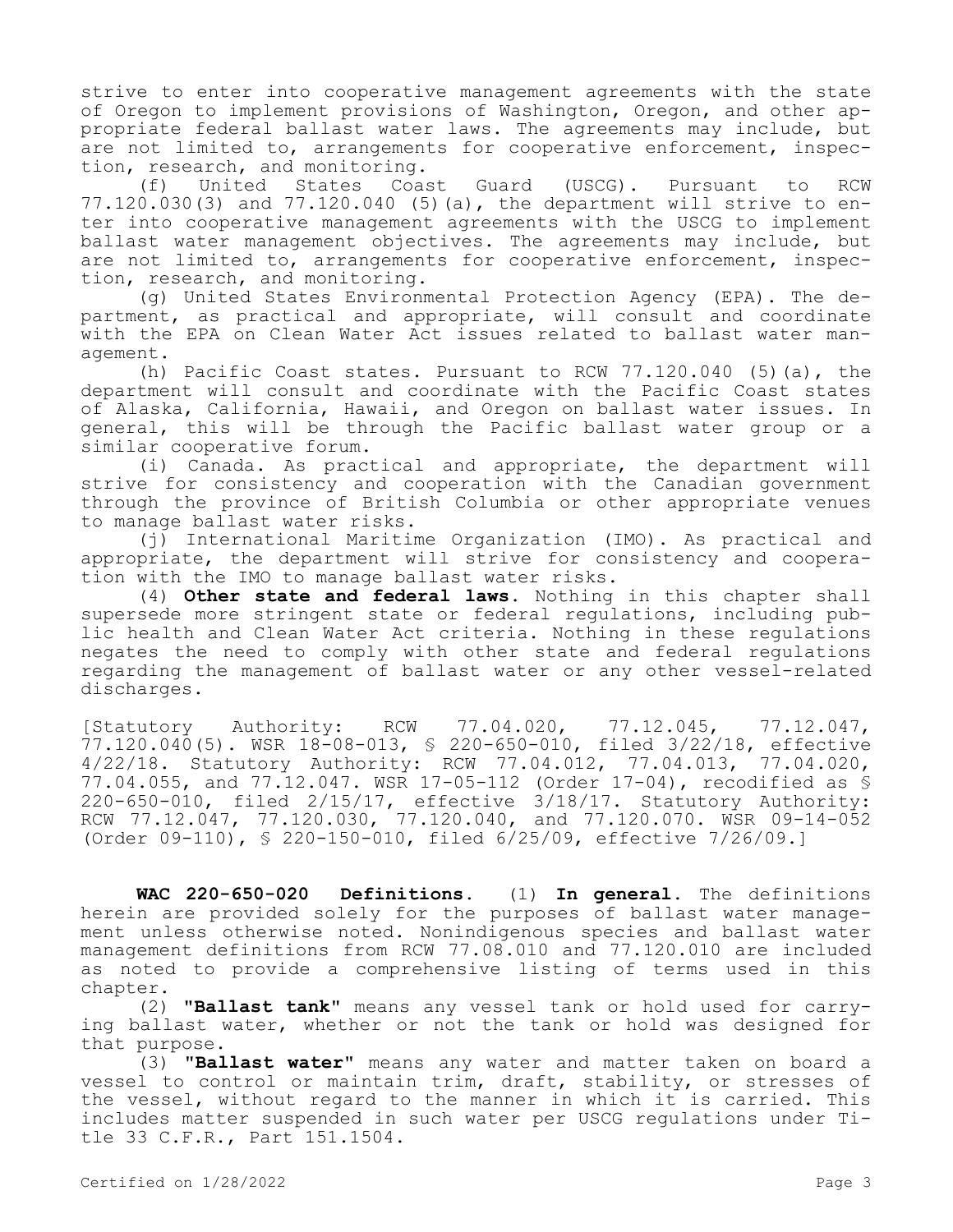(4) **"Ballast water capacity"** means the total volumetric capacity of any tanks, spaces, or compartments on a vessel used for carrying, loading or discharging ballast water, including any multiuse tank, space or compartment designed to allow carriage of ballast water.

(5) **"Ballast Water Reporting Form"** or **"reporting form"** means either a USCG or an IMO ballast water reporting form pursuant to USCG regulations under Title 33 C.F.R., Part 151.2045.

(6) **"Commission"** means the state fish and wildlife commission.

(7) **"Concurrent waters of the Columbia River"** means those waters of the Columbia River that coincide with the Washington-Oregon state boundary.

(8) **"Constructed"** means a stage of vessel construction wherein:

(a) The keel is laid;

(b) Construction identifiable with a specific vessel begins;

(c) Assembly of the vessel has commenced and comprises at least fifty tons or one percent of the estimated mass of all structural material, whichever is less; or

(d) The vessel undergoes a major conversion.

(9) **"Department"** means the Washington department of fish and wildlife.

(10) **"Detectable"** means a scientifically credible measurement as determined by the department, resulting in a mathematical count of aquatic organisms greater than zero or an approved measurement of a surrogate criterion, and assumes:

(a) Measurements reflect a specific point in time;

(b) Organisms may exist that are below detectable or reasonably credible limits;

(c) The term is temporal and likely to require adjustment as scientific methods improve in ability to measure the criteria;

(d) A reasonableness criteria also applies to the level of effort to find and enumerate organisms in large volumes of ballast water; and

(e) Measurements resulting in a mathematical count of zero are considered to have no detectable organisms.

(11) **"Exchange"** means to replace the water in a ballast tank using either flow through exchange, empty/refill exchange, or other exchange methodology recommended or required under USCG Title 33 C.F.R., Part 151.2035.

(12) **"Gross tons," "GT,"** or **"GT ITC"** means a vessel's gross tonnage calculated in accordance with the tonnage measurement regulations contained in Annex I to the International Convention on Tonnage Measurement of Ships, 1969 or any successor convention, as required under USCG Navigation and Vessel Circular No. 11-93, CH. 3, Section 2. GT is the metric used on the USCG ballast water reporting form, used to qualify a "vessel" under this chapter, and is generally calculated differently than other tonnage metrics such as gross regulatory tons, gross registered tons (GRT), net tons, displacement, or deadweight. It is the vessel owner's or operator's responsibility to determine his or her vessel's applicability to this chapter if using alternative tonnage measurements, as there are no standard conversion metrics to GT.

(13) **"International Maritime Organization"** or **"IMO"** means a specialized agency of the United Nations with one hundred sixty-seven Member States and three Associate Members and based in the United Kingdom. Reference to IMO herein applies to its International Convention for the Control and Management of Ships' Ballast Water and Sediments adopted in 2004.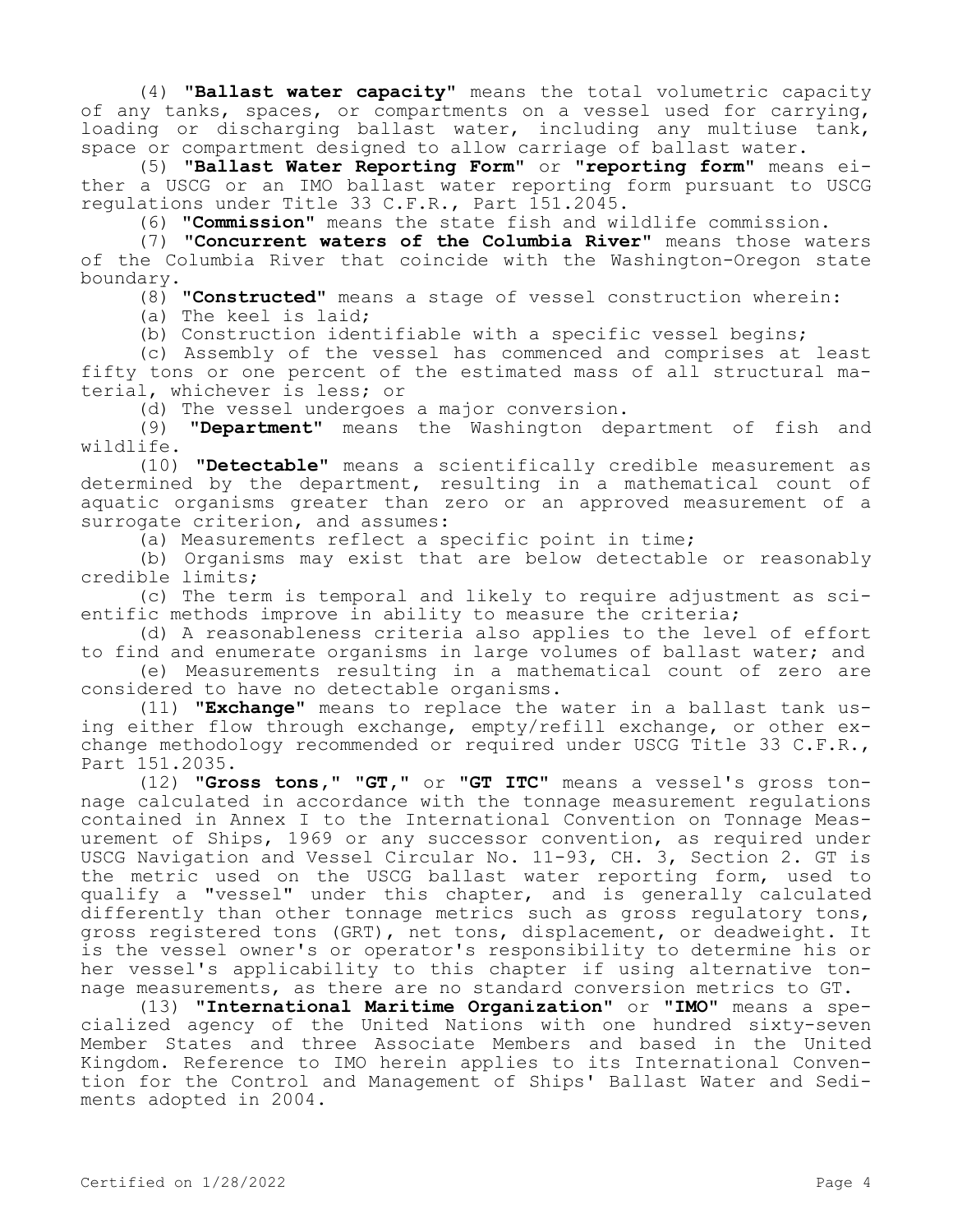(14) **"Living organism"** means a whole or minimally damaged organism that exhibits signs of viability such as energy, activity, reproductive ability, or function at the time of observation.

(15) **"Major conversion"** means a conversion of an existing vessel that:

(a) Changes its ballast water carrying capacity by fifteen percent or greater;

(b) Changes the vessel type;

(c) As determined by the department, is projected to prolong its life by ten years or more; or

(d) Results in modifications to its ballast water system other than component replacement-in-kind. Conversion of a vessel to meet the provisions of this chapter will not be deemed to constitute a major conversion.

(16) **"Nonindigenous species"** means any species or other viable biological material that enters an ecosystem beyond its natural range. This also includes the seeds, eggs, spores, and other biological material capable of reproducing that species, or any other viable biological material that enters an ecosystem beyond its natural range.

(17) **"Person"** means an individual, firm, public or private corporation, partnership, association, state, municipality, commission, political subdivision of a state, or any interstate body.

(18) **"Port"** means a terminal or group of terminals or any place or facility that has been designated as a port by a USCG captain of the port. For purposes of this chapter, port may also mean a commonly associated anchorage or a common anchorage in the Columbia river if the next destination port is not known to the vessel owner or operator.

(19) **"Recognized marine trade association"** means those trade associations in Washington state that promote improved ballast water management practices by educating their members on the provisions of this chapter, participating in regional ballast water coordination through the Pacific ballast water group, assisting the department in the collection of ballast water exchange forms, and the monitoring of ballast water. This includes members of the Puget Sound marine committee for Puget Sound and the Columbia River Steamship Operators Association for the Columbia River or other marine trade association that meets the same criteria.

(20) **"Sediments"** means any matter settled out of ballast water within a vessel.

(21) **"Technical assistance"** means information or training provided by the department in a nonenforcement capacity on ballast water laws, rules, and compliance methods and technologies.

(22) **"Treatment"** means the mechanical, physical, chemical, and biological technology or processes used, either singularly or in combination, to remove, render harmless, or avoid the discharge of living organisms and pathogens within ballast water and sediment.

(23) **"Untreated ballast water"** means exchanged or unexchanged ballast water that has not undergone treatment.

(24) **"Vessel"** means a ship, boat, barge, or other floating craft of three hundred gross tons or more, United States and foreign, carrying, or capable of carrying, ballast water into the coastal waters of the state after operating outside of the coastal waters of the state, except those vessels described in RCW 77.120.020.

(25) **"Vessel owner"** or **"operator"** means the owner, operator, master, or person-in-charge of a vessel.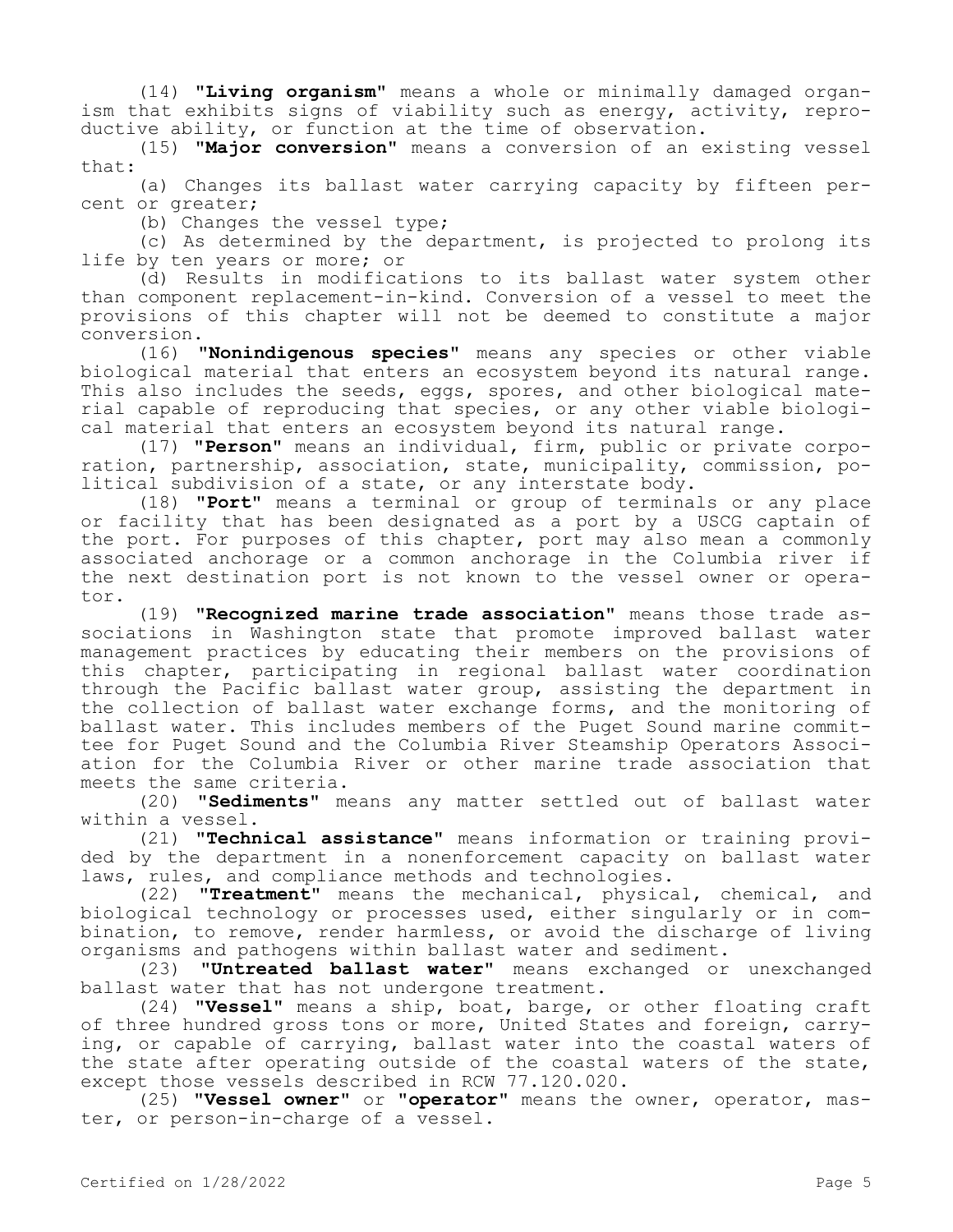(26) **"Voyage"** means any transit by a vessel destined for any Washington port.

(27) **"Waters of the state"** means any surface waters, including internal waters contiguous to state shorelines, within the boundaries of the state.

[Statutory Authority: RCW 77.04.012, 77.04.013, 77.04.020, 77.04.055,<br>and 77.12.047. WSR 17-05-112 (Order 17-04), recodified as \$ and 77.12.047. WSR 17-05-112 (Order 17-04), recodified as § 220-650-020, filed 2/15/17, effective 3/18/17. Statutory Authority: RCW 77.12.047, 77.120.030, 77.120.040, and 77.120.070. WSR 09-14-052 (Order 09-110), § 220-150-020, filed 6/25/09, effective 7/26/09.]

**WAC 220-650-030 Reporting forms, waivers, safety exemptions, and recordkeeping.** (1) **Purpose.** These rules apply to all vessels subject to ballast water management provisions under chapter 77.120 RCW. The intent of the state's ballast water management program is to minimize the risk of introducing nonindigenous species from ballast water and ballast tank sediment into Washington state waters. Reporting and recordkeeping are designed to assess a vessel owner or operator's compliance with, and monitor the effectiveness of, these regulations as defined in RCW 77.120.030, 77.120.040, 77.120.070, and 77.120.100. Nothing in this section negates the need to comply with any other state or federal regulations.

(2) **Ballast water reporting form requirements.**

(a) In general. Vessel owners or operators shall file ballast water management information using a Ballast Water Reporting Form (reporting form) that is acceptable to the USCG and prior to entering waters of the state whether or not they intend to discharge ballast water. Refer to WAC 220-650-070 for interim exchange, WAC 220-650-080 for interim exchange alternative, and WAC 220-650-090 for discharge performance standard requirements. Once within waters of the state, vessel owners or operators shall file reporting forms for voyages between state ports. This is necessary for timely enforcement of regulations and to allow risk analysis by port. Vessel owners or operators who do not reqularly discharge ballast water may apply for a reporting form waiver as directed in subsection (3) of this section.

Reporting forms will be used by the department to identify both random and high risk vessels for inspection and to monitor overall compliance, quantities, distribution, voyage patterns and other information associated with potential vessel-related introductions of nonindigenous species.

(b) Prior to entering waters of the state. At least twenty-four hours prior to entering waters of the state, vessel owners or operators must file a reporting form with the department. If filing twentyfour hours prior is not possible due to voyage distance or change in destination, vessel owners or operators must file at the time of first known or predictable Washington port visit. A vessel owner or operator filing a reporting form for a Columbia River visit and stating its destination as a state of Oregon port must file a new reporting form if its itinerary changes to a Washington port or for a subsequent voyage from an Oregon port to a Washington port. The reporting form should be completed according to the following instructions:

(i) The reporting form should only have information related to discharges expected into Washington state waters.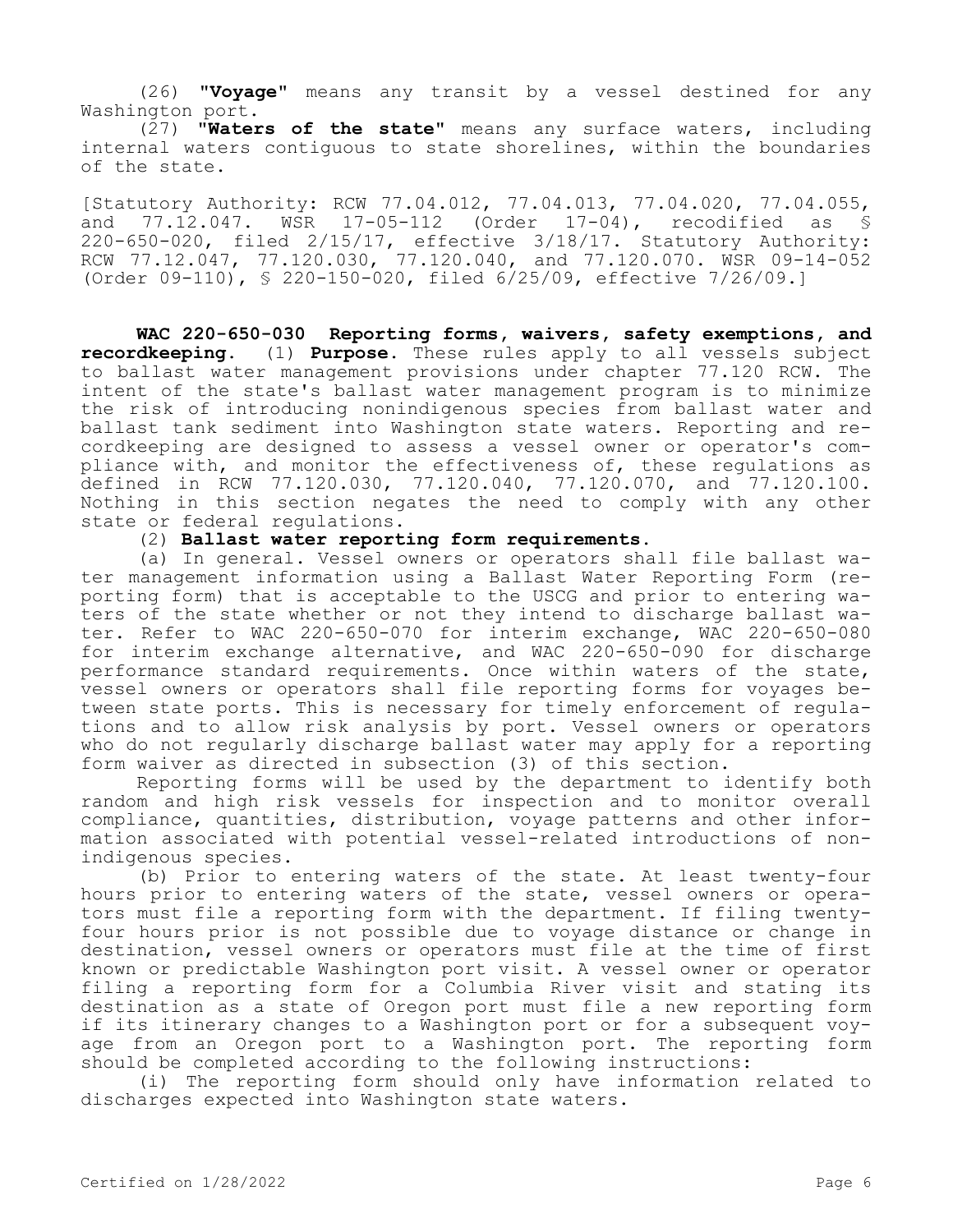(ii) If submitting a USCG reporting form, it must be completed per USCG regulation under Title 33 C.F.R., Part 151.2041, for each port visit.

(iii) If submitting an IMO reporting form, it must be completed per USCG regulation under Title 33 C.F.R., Part 151.2045(11), and additional information must be included, showing the total number of tanks being discharged.

(c) Within waters of the state. After meeting the requirements of (b) of this subsection, a new reporting form must be filed by the vessel owner or operator for each subsequent port, if any, in waters of the state. Vessel owners or operators must file a new reporting form at least twenty-four hours prior to arrival at the next Washington port or at the time of first known or predictable port visit if filing twenty-four hours prior is not possible due to voyage distance or change in destination. A new reporting form does not need to be filed where:

(i) A vessel moves multiple times between an anchorage and the same port for which the discharge is accurately attributed on the reporting form; or

(ii) The ballast water or sediment to be discharged was taken up at the same port from where it originated within a single port visit and did not mix with ballast water or sediment from areas other than open sea waters.

(d) Amended reporting forms. Vessel owners or operators shall file an amended reporting form where there are information errors or where the results of actual operations are different from the information contained in their last filed reporting form under (b) or (c) of this subsection. An amended reporting form shall be filed at the time of first known or predictable change of destination, and immediately upon the completion of discharge operations resulting in changes to actual volume of ballast water discharged.

(e) Submission. Reporting forms must be submitted in a standard<br>ronic iformat to the department by email at electronic format to the department by email at ballastwater@dfw.wa.gov or, if email is not possible, by fax to 360-902-2943. Reporting forms that cannot be opened electronically or are illegible may not be considered as received in a timely manner and requires filing a new reporting form. Vessel owners or operators who rely on a third party to collect and forward ballast water reporting forms are responsible for ensuring that the department receives the ballast water management information as required in this subsection.

# (3) **Ballast water reporting form waiver.**

(a) In general. Vessel owners or operators who do not, under normal operating conditions, discharge ballast water may request a reporting form waiver from the department. A waiver request form letter, as provided by the department, may be requested for multiple vessels under the authority of a single vessel owner or operator. The waiver request must be received by the department at least thirty days prior to a vessel entering Washington waters and does not release the vessel owners or operators from meeting other federal or state ballast water reporting laws.

(b) Contents. The waiver becomes effective upon department approval. The department will approve or deny approval of the request within thirty days of receipt. The letter must include the following information:

(i) Vessel name(s), identification number(s) (International Maritime Organization, Lloyds of London, or USCG registry number), owner, agent, and vessel type(s);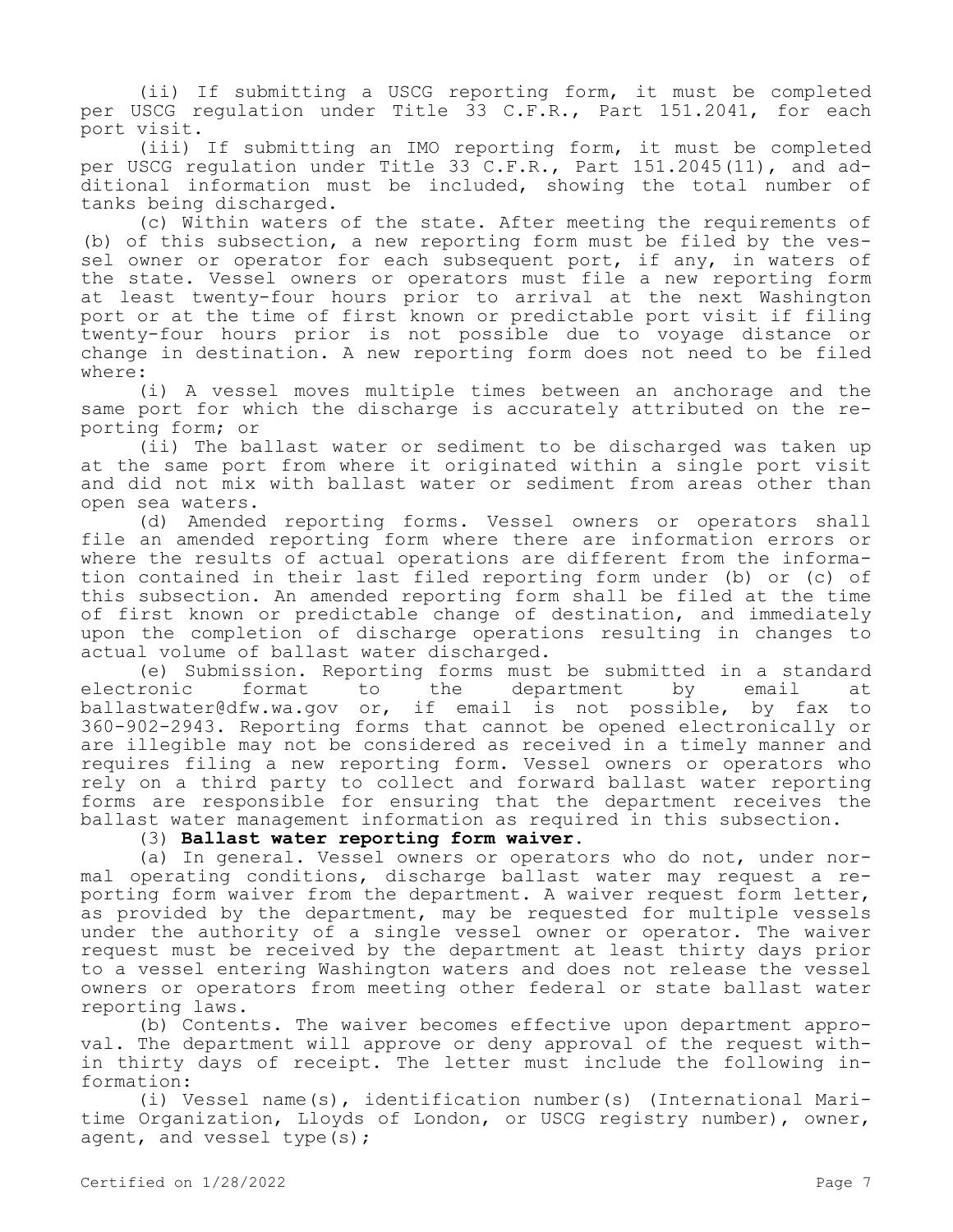(ii) A statement that the vessel owner or operator will not discharge ballast water into Washington state waters;

(iii) A statement that the vessel owner or operator will comply with the requirements in subsection (2) of this section if discharge becomes necessary;

(iv) A statement that the vessel owner or operator of the vessel(s) will file for a new waiver if there are any changes in the information required in this subsection; and

(v) The signature of the vessel owner or operator.

(c) Submission. Send the completed form to the department by email to ballastwater@dfw.wa.gov or, if email is not possible, by  $fax$ to 360-902-2943, or by U.S. mail to: WDFW, AIS Unit, P.O. Box 43200, Olympia, Washington 98504-3200, USA. Incomplete forms will be returned and waiver approval denied until a completed form has been received.

(d) Availability. Vessel owners or operators shall maintain a copy of the waiver in the vessel's ballast water management plan.

(4) **Vessels claiming safety exemptions.**

(a) In general. Vessel owners or operators claiming a safety exemption under RCW 77.120.030(4) must file a reporting form and provide sufficient additional information for the department to evaluate the claim, determine whether an alternative exchange or emergency ballast water treatment strategy is warranted, and determine whether a temporary compliance plan is necessary to prevent or reduce the likelihood of future claims. The intent of these rules is to prevent or minimize the discharge of unexchanged or untreated ballast water.

(b) Reporting requirements. Vessel owners or operators claiming a safety exemption must notify the department of their intent to do so on the ballast water reporting form as required in subsection (2) of this section. Notification requires writing the words "SAFETY EXEMPTION" on the form where it asks "If no ballast treatment conducted, state reason why not:" and stating the cause as either "ADVERSE WEATHER," "VESSEL DESIGN LIMITATION," "EQUIPMENT FAILURE," OT "EXTRAORDINARY CONDITION." In addition:

(i) Vessel owners or operators are not required to request a safety exemption if the vessel does not intend to discharge unexchanged or untreated ballast water and the vessel owner or operator follows the reporting requirements under subsection (2) of this section.

(ii) Vessel owners or operators may rescind a safety exemption claim by filing an amended ballast water reporting form and notifying the department as required in subsection (2)(d) of this section.

(iii) Vessel owners or operators required to meet discharge performance standards under WAC 220-650-090 and claiming a safety exemption due to equipment failure must conduct an open sea exchange or provide evidence to establish why that was not possible.

(iv) The department will waive the twenty-four hour advance notification as required in subsection (2) of this section for circumstances where the vessel, crew or passengers are in imminent danger. In these situations, the vessel owner or operator must file the ballast water reporting form at the earliest opportunity.

(c) Department review. The department will review safety exemption claims and determine whether a compliance plan and/or alternative strategy per WAC 220-650-060 is required to minimize potential discharge of future unexchanged ballast water until compliance with this section can be met. Reviews will be completed within sixty days of safety exemption notification on their ballast water reporting form.

(d) Discharge authorization requirement. Except where discharging is necessary to prevent jeopardy to the vessel, crew or passengers,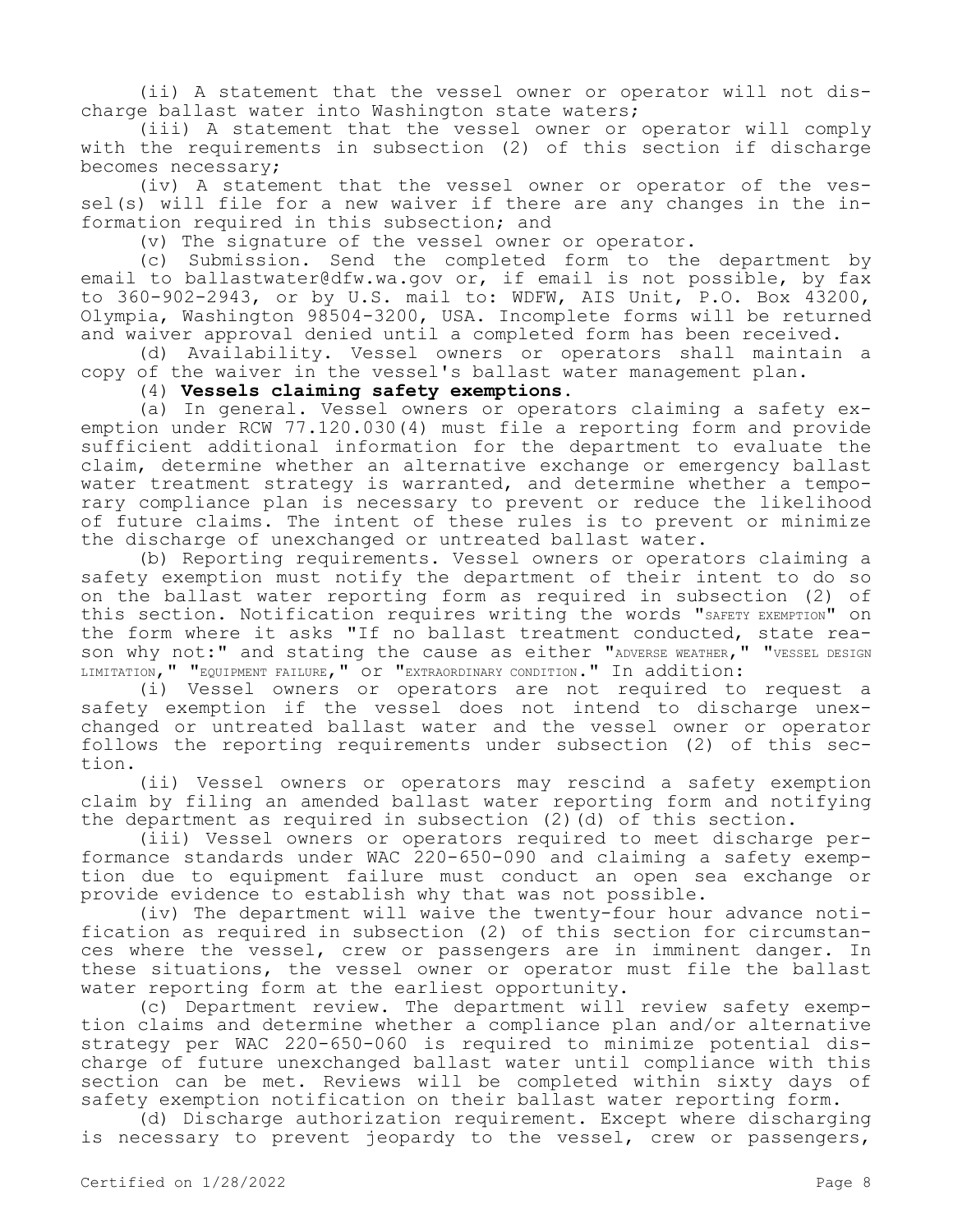the vessel owner or operator shall not discharge unexchanged or untreated ballast water without department authorization. The department will determine and require the vessel owner or operator to conduct one or more of the following actions:

(i) Hold its ballast water;

(ii) Conduct an emergency ballast water treatment response;

(iii) Discharge into a reception facility;

(iv) Discharge into specified alternative waters; or

(v) Discharge only the minimum amount necessary to complete a safe operation.

(e) Safety exemption filing fee. The department will assess a safety exemption filing fee of five hundred dollars for administrative costs to assess compliance, unless covered under WAC 220-650-060, or within the sixty-day notice period under WAC 220-650-060. Furthermore:

(i) Payment of the fee is due within thirty days after the date of the written notice by the department.

(ii) The fee is not a formal enforcement action and is a public record.

(iii) The fee may be withdrawn if the vessel owner or operator files an amended report by the payment deadline stating that no ballast water or sediment was discharged into state waters.

(5) **Ballast water management plan.**

(a) In general. Vessel owners or operators shall develop, and maintain on board, a ballast water management plan that has been developed specifically for the vessel and that will allow those responsible for the plan's implementation to understand and follow the vessel's ballast water management strategy. The plans of unmanned barges may be kept on board the towing vessel or incorporated into the towing vessel's own plan.

The plan should detail safe and effective shipboard procedures for ballast water management, and the central elements of the plan should be the processes, equipment, and vessel safety measures used for implementing the vessel's ballast water management strategy and following the required ballast water management practices. Vessel owners and operators should seek assistance from their class societies, marine surveyors, or other appropriate marine services during the development of the plan.

(b) Contents. At a minimum, the plan should include:

(i) Detailed ballast water management safety procedures;

(ii) Actions for implementing the mandatory ballast water management requirements and practices;

(iii) Detailed fouling maintenance and sediment removal procedures for areas on the vessel where ballast water can be carried;

(iv) Identification of the designated officer(s) in charge of ensuring that the plan is properly implemented;

(v) Detailed reporting requirements and procedures for ports in Washington state where the vessel may visit; and

(vi) A translation of the plan into English if the ship's working language is another language.

(c) Training. The vessel owners or operators and appropriate crew must be trained in the application of the vessel's ballast water and sediment management strategies.

(d) Availability. Vessel owners or operators shall make the ballast water management plan readily available for examination by the department at all reasonable times. The vessel owner or operator shall readily transmit the management plan or any other specific information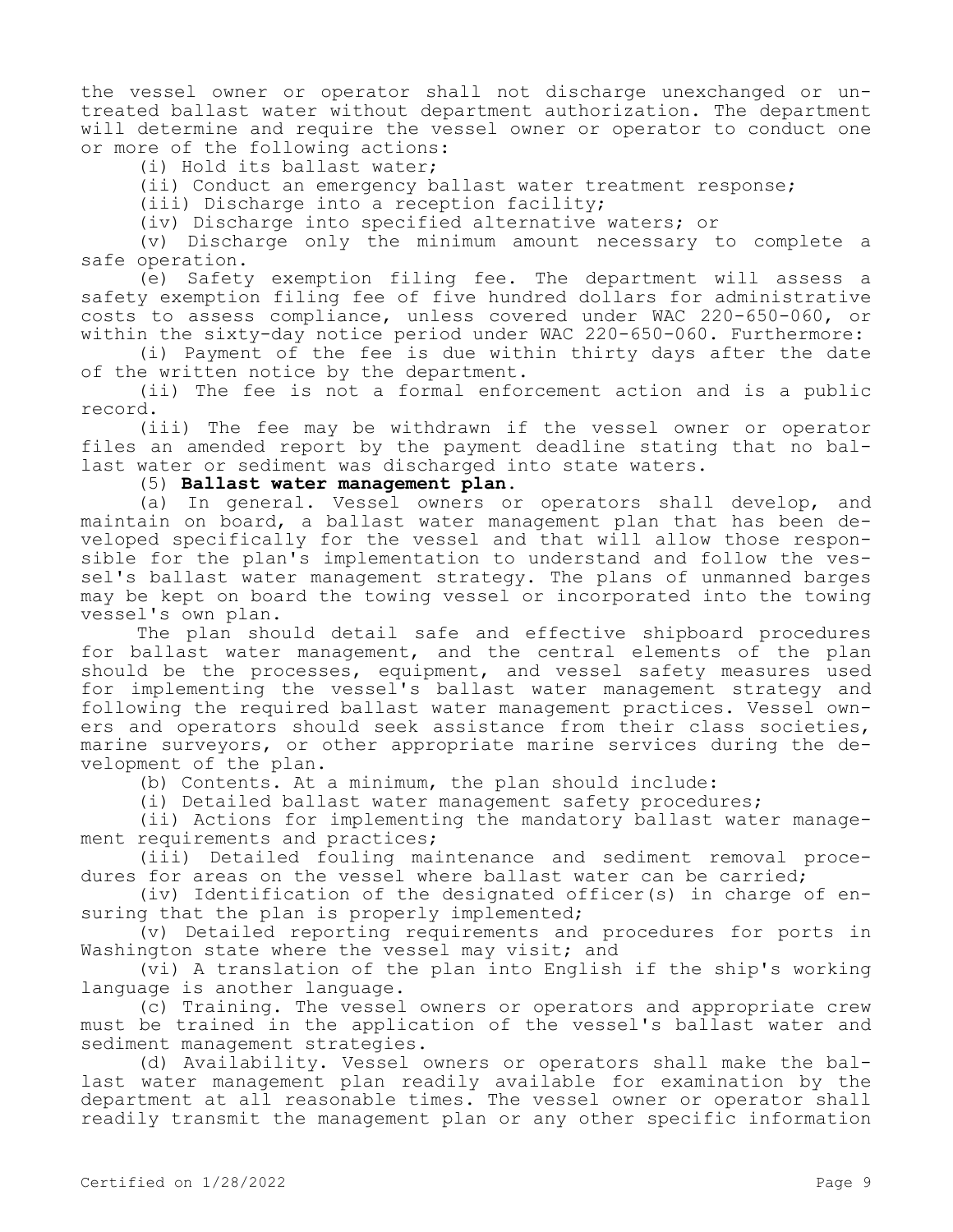to the department regarding the vessel's ballast operations as the department may request.

(e) Alternative means of recordkeeping. The ballast water management plan may be an electronically recorded system or integrated into another management plan or system. At a minimum, any alternative method shall meet the provisions of this subsection.

(f) Alternative means of recordkeeping. The ballast water log or record book may be an electronically recorded system or integrated into another record book or system. At a minimum, any alternative method shall meet the provisions of this subsection.

# (6) **Ballast water log or record book.**

(a) In general. Vessel owners or operators shall record all ballast water and sediment management operations in the vessel's ballast water log, record book, or other suitable documentation system. This information is used by the department to assess compliance, review ballast water and sediment management history, and recommend practices that can improve ballast water management compliance and efficiency.

(b) Content. Vessel owners or operators shall maintain a version of the ballast water log, record book, or other suitable documentation system in English on board the vessel that, at a minimum:

(i) Records each operation involving ballast water or sediment management;

(ii) Describes each such operation, including the location and circumstances of, and the reason for, the operation;

(iii) Records the exact time and position of the start and stop of ballast water exchange or treatment operations for each tank;

(iv) Describes the nature and circumstances of any situation under which any operation was conducted under a safety exemption set forth in subsection (4) of this section; and

(v) Records ballast water and sediment management training.

(c) Availability. Vessel owners or operators shall make the ballast water log or record book readily available for examination by the department at all reasonable times. The vessel owner or operator shall transmit such information to the department regarding the ballast operations of the vessel as the department may require.

(d) Retention period. The ballast water log or record book shall be retained on board the vessel for a minimum of two years after the date on which the last entry in the book is made.

(e) Required signatures. The department will require, at a minimum, that each completed page and each completed vessel exchange or treatment operation in the ballast water log or record book be signed and dated by the vessel owner or operator or responsible officer; and that such owner, operator, or responsible officer attests to the accuracy of the information provided and certifies compliance with the requirements of this subsection.

(f) Alternative means of recordkeeping. The ballast water log or record book may be an electronically recorded system or integrated into another record book or system. At a minimum, any alternative method shall meet the provisions of this subsection.

[Statutory Authority: RCW 77.04.020, 77.12.045, 77.12.047, 77.120.040(5). WSR 18-08-013, § 220-650-030, filed 3/22/18, effective 4/22/18. Statutory Authority: RCW 77.04.012, 77.04.013, 77.04.020, 77.04.055, and 77.12.047. WSR 17-05-112 (Order 17-04), recodified as § 220-650-030, filed 2/15/17, effective 3/18/17. Statutory Authority: RCW 77.12.047, 77.120.030, 77.120.040, and 77.120.070. WSR 09-14-052 (Order 09-110), § 220-150-030, filed 6/25/09, effective 7/26/09.]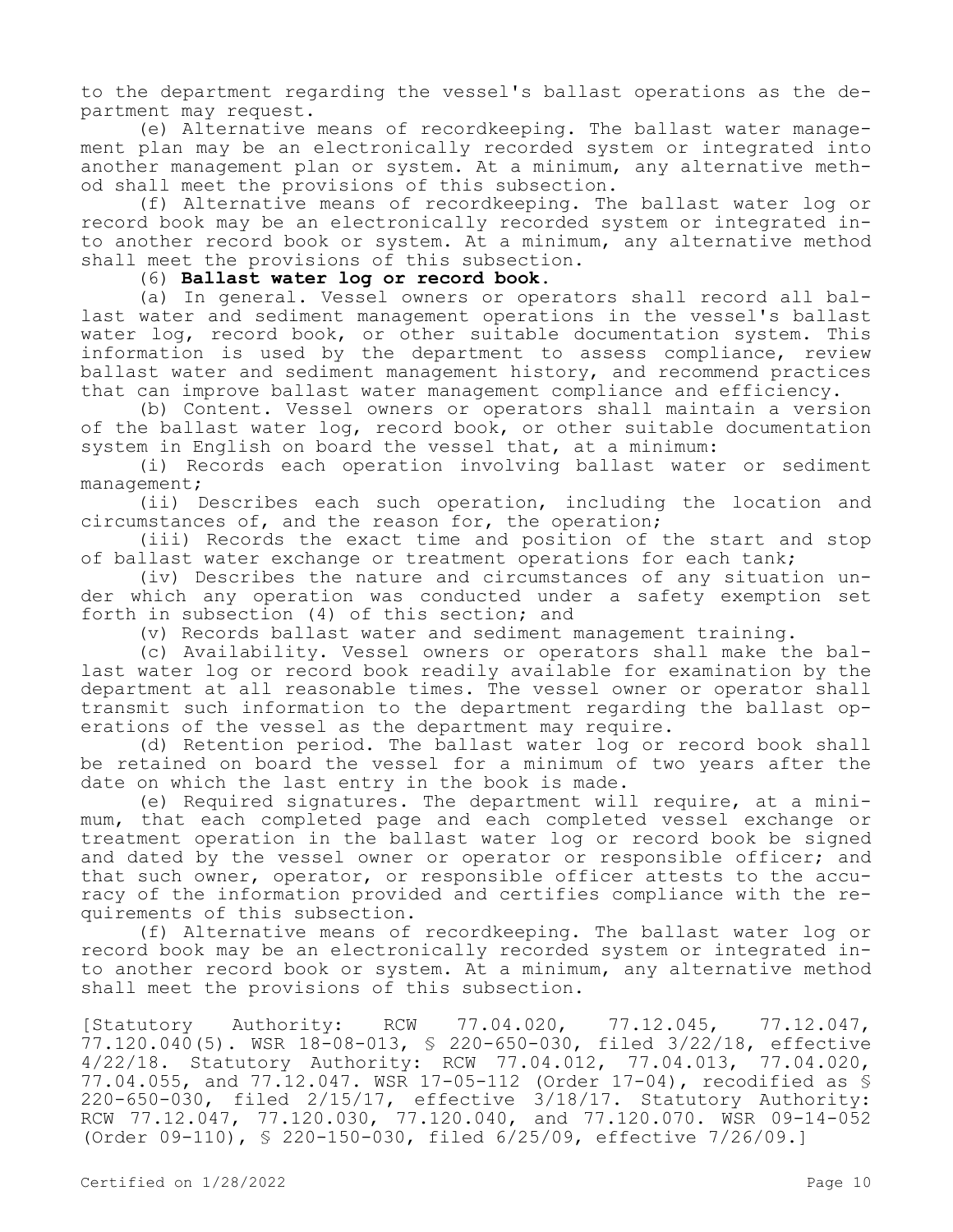**WAC 220-650-040 Vessel inspections.** (1) **In general.** Department employees shall have the right to board and inspect vessels, without advance notice, to provide technical assistance, assess compliance, and enforce the requirements of this chapter as provided in RCW 77.120.070, so long as such inspections are conducted in accordance with the standards set forth herein.

The department intends, as resources allow, to board between five and ten percent of all vessels arriving at Washington ports each year, with a priority for inspections of vessels carrying high risk ballast water as described in WAC 220-650-050. Multiple boardings of an individual vessel may occur throughout the year, depending on the vessel's risk and compliance history.

(2) **Conditions.** Department inspections shall be conducted under the following conditions:

(a) Authorized department inspectors: Inspections shall be conducted only by department employees, agents, or contractors specifically authorized by the department to conduct such inspections.

(b) Time: Inspections may be conducted at any time, due to the twenty-four hour nature of the regulated industry. In general, the department will not unduly interrupt normal cargo operations of the vessel. However, the department may interrupt vessel cargo operations where facts indicate that the discharge of unexchanged or untreated ballast water or sediment is occurring or is likely imminent.

(c) Location: Inspections may be conducted when the vessel is at anchor within waters of the state or in port within waters of the state.

(d) Scope of inspection: The department inspector shall limit inspection of the vessel to those areas reasonably necessary to inspect management plans, logs, or other ballast water and sediment-related records required by these rules and maintained on board the vessel, and to areas in which ballast water or sediment is contained, pumped, or treated. Inspectors may examine records related to ballast water management plans, logs, or other ballast water and sediment-related records and make copies of such records.

(e) Identification: Department inspectors must have official identification, announce their presence and intent at the time of inspection, perform their duties in a safe and professional manner, and follow all appropriate ship safety requirements.

(f) Vessel escort: The vessel owner or operator will provide an employee to escort the department inspector to those areas of the vessel that are subject to inspection under these rules.

(g) Safety: Nothing in this section relieves the vessel owner or operator of the responsibility for ensuring the safety and stability of the vessel or the safety of the crew and passengers.

(3) **Technical assistance.** Technical assistance is generally provided during every vessel boarding by a department ballast water inspector, but may also be the sole reason for a boarding. The purpose is to explain and provide details of state law to the officers and crew responsible for implementing the vessel's ballast water management plan. Based on the crew's familiarity with state law and ballast water management practices, the department inspector may provide a thorough overview or a brief update and be available to answer any questions they might have regarding the ballast management on board their specific vessel. The inspector will leave a state ballast water management information pamphlet with contact information on board so the vessel may contact the department directly to address any other questions that may come up regarding state requirements.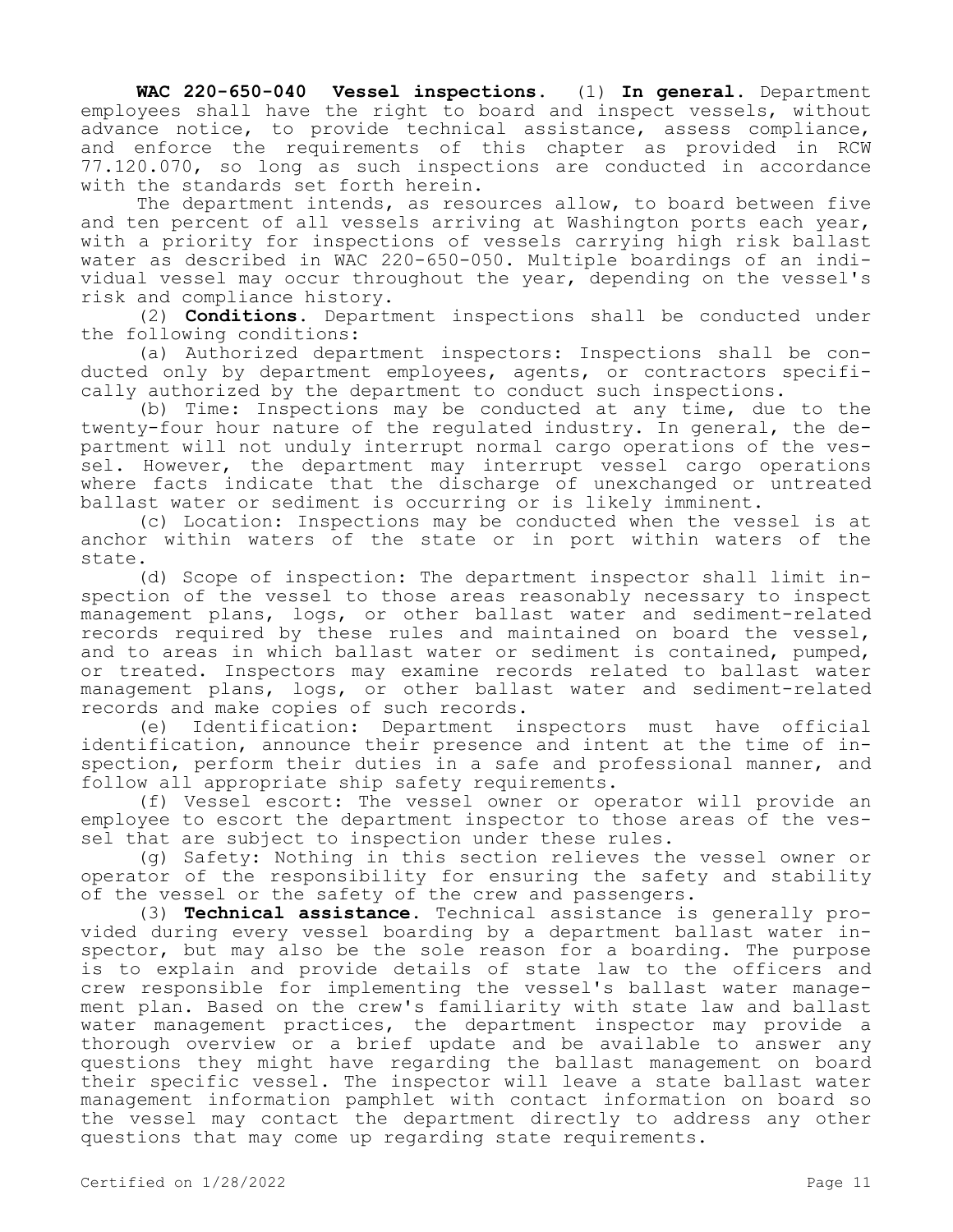(4) **Ballast water management audit.** The department inspector may board a vessel and conduct an audit of its ballast water management documentation to verify compliance with state laws. An audit consists of reviewing the vessel's ballast water reporting form, management plan, and record book as required in this section. In addition, the inspector may request and review any other records that relate to ballast management operations, including: The Deck Log, GPS Log, Soundings Log, Stability Reports, Engine Room Log, and Oil Record Book. A vessel owner or operator who maintains a concise record of its ballast water management will expedite the audit. The department will provide a copy of a vessel audit checklist and findings to the vessel owner or operator prior to leaving the vessel.

(5) **Sampling ballast tanks.** Department inspectors may take samples from a vessel's ballast tanks in addition to the audit. These samples are used to help evaluate the risk that vessel poses for introducing nonindigenous species into waters of the state. Sampling may require the vessel's crew to provide safe access to ballast tanks for sampling, including lighting and ventilation of cargo holds, spaces, and voids as needed. The vessel's crew will provide the labor to open ballast tank manhole covers and present the tank for sample access. This may involve taking the head off of the tank level as necessary, to preclude overflowing the tank. If tank certification is necessary for access, the vessel owner or operator will be responsible for any costs incurred. At least one member of the vessel's crew will accompany the department ballast inspector at all times during the sampling process. A department inspector may also require a sample of tank sediment, where safe and practical, that can be collected by the vessel owner or operator under department observation or by the department inspector.

(6) **Exchange alternative and discharge standard performance inspections and testing.** The department may review operations data and take ballast water or sediment samples from a vessel's equipment that is used to meet exchange alternative requirements under WAC 220-650-080 or discharge performance standards under WAC 220-650-090. Vessel owners or operators must provide in-line discharge sampling ports that allow for this testing.

(7) **Investigation of violations.** Where there is evidence that a violation has occurred, the department may investigate those suspected violations. In doing so, the department may use all appropriate and practical measures of detection and environmental monitoring. Where the department determines that a violation has occurred, the department will follow the protocols under WAC 220-650-120.

(8) **Petition for civil enforcement.** If a department inspector is denied access to any vessel where access was sought for the purposes of this subsection, the department may file a petition for civil enforcement pursuant to RCW 77.120.070(3) and 34.05.578.

[Statutory Authority: RCW 77.04.020, 77.12.045, 77.12.047, 77.120.040(5). WSR 18-08-013, § 220-650-040, filed 3/22/18, effective 4/22/18. Statutory Authority: RCW 77.04.012, 77.04.013, 77.04.020, 77.04.055, and 77.12.047. WSR 17-05-112 (Order 17-04), recodified as § 220-650-040, filed 2/15/17, effective 3/18/17. Statutory Authority: RCW 77.12.047, 77.120.030, 77.120.040, and 77.120.070. WSR 09-14-052 (Order 09-110), § 220-150-033, filed 6/25/09, effective 7/26/09.]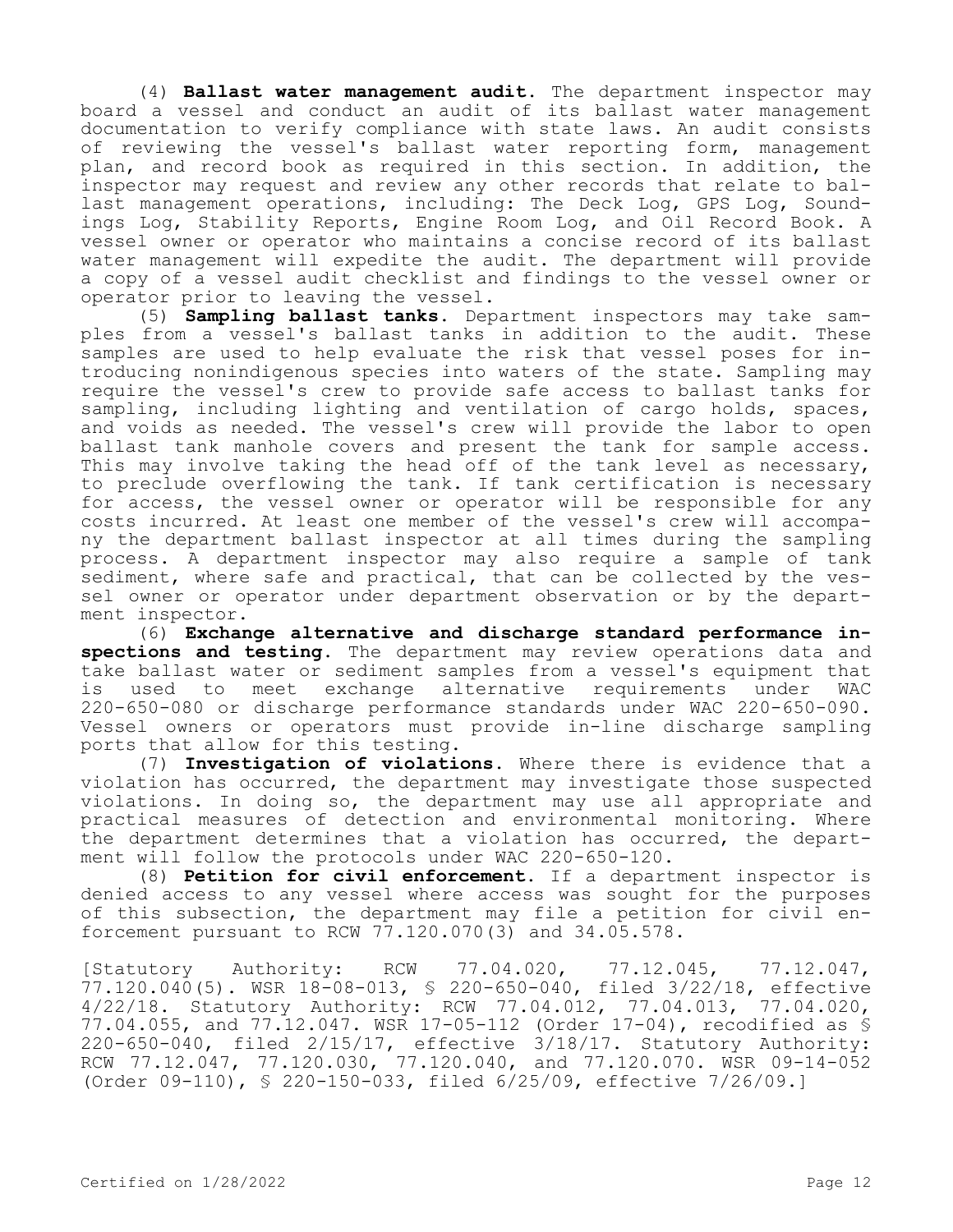**WAC 220-650-050 Vessels carrying high risk ballast water.** (1) **In general.** The department will identify, publish, and maintain a list of vessels that pose an elevated risk of discharging ballast water or sediment containing nonindigenous species into the waters of the state. Vessels on this list will be prioritized for evaluation and boarding under WAC 220-650-040 and may require completion of an approved temporary compliance plan and/or temporary alternative strategy under WAC 220-650-060.

(2) **Listing.** The department will identify vessels that are carrying high risk ballast water using factors including, but not limited to:

(a) A nonindigenous species profile of originating waters;

(b) The volume and frequency of exchanged ballast water normally discharged;

(c) Design limitations in vessels that prevent effective exchanges;

(d) Frequency of voyages within coastal areas where exchange outside fifty nautical miles is not a viable option;

(e) Frequency and severity of vessel or vessel owner or operator violation history; and

(f) Frequency of vessel claims for safety exemptions.

(3) **Delisting.** The department will delist a vessel on the high risk list where the vessel owner or operator:

(a) Demonstrates that its management operations meet or exceed interim open sea exchange requirements under WAC 220-650-070 or 220-650-080, unless WAC 220-650-090 applies; or

(b) Demonstrates that its management operations meet or exceed the discharge performance standards under WAC 220-650-090; or

(c) Completes an approved compliance plan and/or alternative strategy per WAC 220-650-060.

[Statutory Authority: RCW 77.04.020, 77.12.045, 77.12.047, 77.120.040(5). WSR 18-08-013, § 220-650-050, filed 3/22/18, effective 4/22/18. Statutory Authority: RCW 77.04.012, 77.04.013, 77.04.020, 77.04.055, and 77.12.047. WSR 17-05-112 (Order 17-04), recodified as § 220-650-050, filed 2/15/17, effective 3/18/17. Statutory Authority: RCW 77.12.047, 77.120.030, 77.120.040, and 77.120.070. WSR 09-14-052 (Order 09-110), § 220-150-035, filed 6/25/09, effective 7/26/09.]

**WAC 220-650-060 Temporary compliance plans and alternative strategies.** (1) **In general.** The department may require a vessel owner or operator to submit a temporary compliance plan or a temporary alternative strategy to bring its vessel into compliance with state ballast water management law. Temporary compliance plans and alternative strategies are only utilized when it is not feasible to otherwise comply with regulatory requirements, and then, only for the minimum time necessary to bring a vessel into compliance. If the department approves, at its sole discretion, a compliance plan or alternative strategy, the department will issue a formal waiver exempting the vessel owner or operator from specified provisions in these rules for a specified period of time, not to exceed two years from the approval date of the waiver, to allow the vessel owner or operator to implement corrective action to bring the vessel into full compliance with the statute and rules. Forms and guidance may be adopted by department policy to assist in the implementation of this subsection.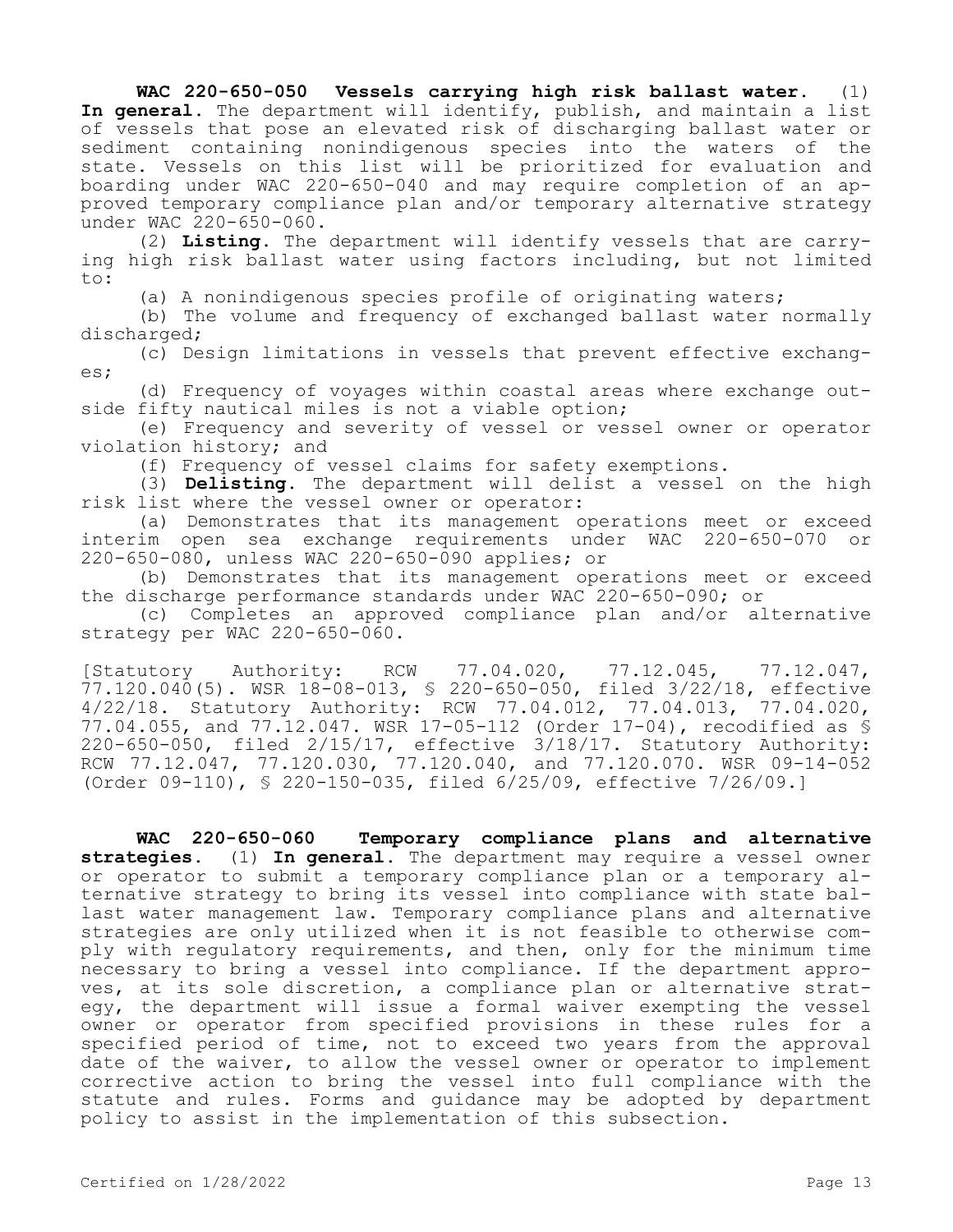(2) **Compliance plan.** A temporary compliance plan describes how the vessel owner or operator plans to correct vessel equipment problems causing ballast water or sediment discharges that are not in compliance with state law. These temporary compliance plans are generally related to vessels that claim safety exemptions for design limitations or equipment failure, and vessels that are listed as carrying high risk ballast water and require accelerated implementation of WAC 220-650-090 to meet the state discharge performance standard. At a minimum, a temporary compliance plan will document the responsible vessel representative, objectives and expectations, scope of work to be performed, tasks to be completed by timeline, any deliverables, interim ballast water and sediment management plan, reporting requirements, and the total time period for which a waiver is requested, up to two years. Additional information may be required by the department on a case-by-case basis. An extension of the plan beyond two years may be granted by the department in its sole discretion.

(3) **Alternative strategy.** A temporary alternative strategy describes how the vessel owner or operator plans to conduct ballast management operations to sufficiently reduce the risk of introducing nonindigenous species into waters of the state to a level determined acceptable by the department. These temporary alternative strategies are generally related to vessels that cannot otherwise meet the full regulatory requirements due to extenuating circumstances. At a minimum, a temporary alternative strategy will document the responsible vessel owner or operator, objectives and expectations, scope of actions to be performed, tasks to be completed by timeline, any deliverables or reporting requirements, and the total time period for which a waiver is requested, not to exceed two years. Additional information may be required by the department on a case-by-case basis. An extension of the strategy beyond two years may be granted by the department, in its sole discretion.

(4) **Submission.** To seek a waiver of specified rules, a vessel owner or operator shall submit to the department a completed and signed temporary compliance plan or temporary alternative strategy at their convenience if not required by the department, or within sixty days of department notice under either WAC 220-650-030 or 220-650-050, to avoid being in violation of these rules. Additional time may be allowed on a case-by-case basis. The department will notify the ballast water work group when a submission has been received and provide a copy if requested.

(5) **Review and approval.** The department will review a vessel's proposed temporary compliance plan or alternative strategy within sixty days of receipt, for completeness and suitability in accomplishing objectives. The department will then make one of the following determinations:

(a) Approval - The compliance plan or alternative strategy is acceptable for the period of time noted in the document. The department will then return the approved plan or strategy to the vessel owner or operator, attached to a waiver signed by the department;

(b) Incomplete - The document will be returned to the vessel owner or operator for revision or additional information under the original sixty-day review timeline unless otherwise extended; or

(c) Deny approval - The department determines, in its sole discretion, that the document is not suitable for meeting its regulatory objectives. The department may also deny the request if the parties do not come to agreement on an acceptable plan or strategy within sixty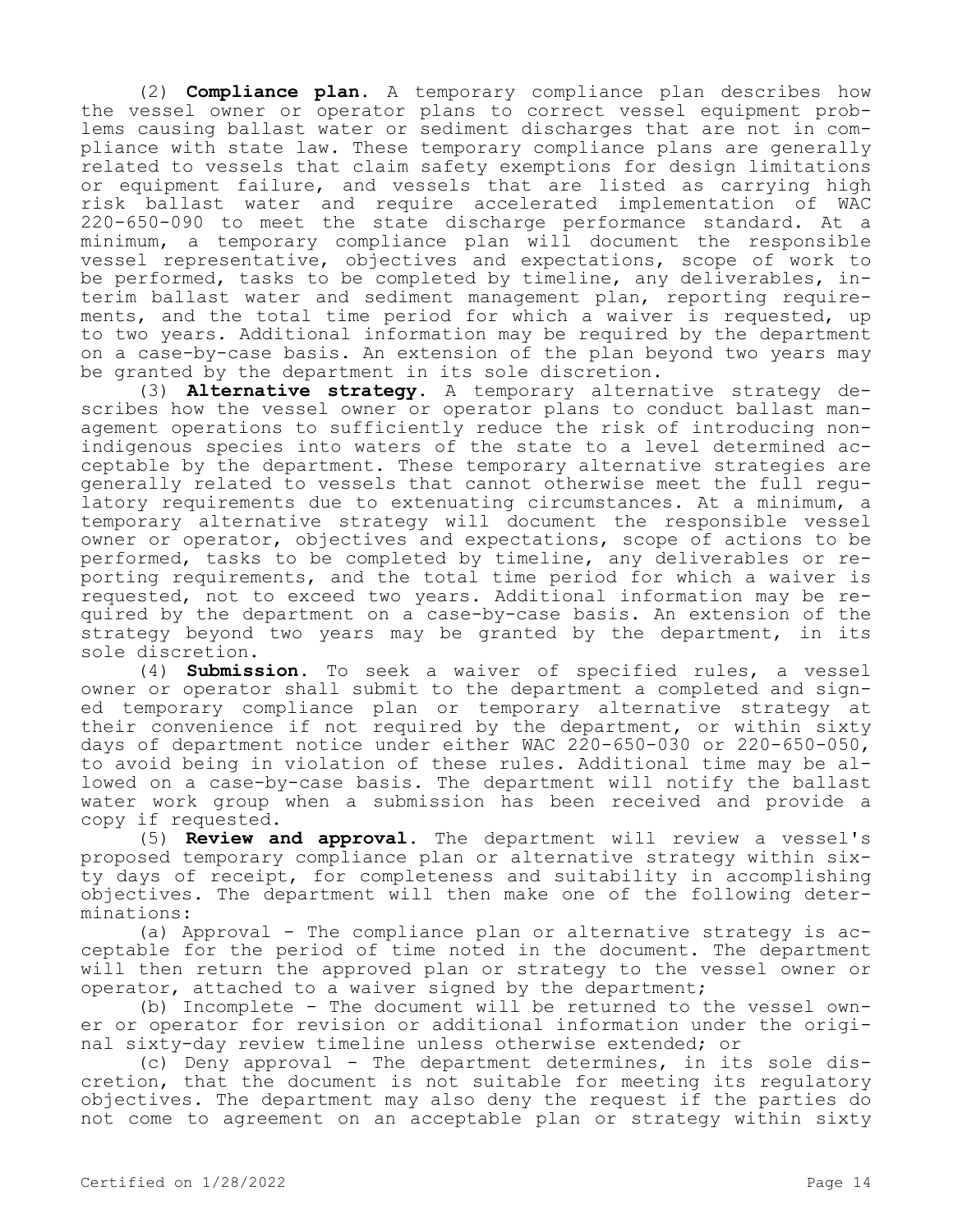days of receipt of the plan by the department, unless such time frame is extended by the department in its sole discretion.

(6) **Availability.** Vessel owners or operators shall make a copy of the signed temporary compliance plan or alternative strategy document readily available for examination by the department as part of the vessel's ballast water management plan per WAC 220-650-030(5). The department will make all approved compliance plans and alternative strategies available on the department's website or electronically, as requested.

(7) **Revocation of approval.** The department may revoke the waiver if the vessel owner or operator is not meeting the terms of the temporary compliance plan or alternative strategy. The department may agree to revise the temporary compliance plan or alternative strategy if appropriate, reasonable, and practical. In the event the department issues a notice of revocation, the vessel owner or operator will cease discharging ballast water into waters of the state unless it can meet the applicable regulations. The vessel owner or operator may appeal the decision to revoke the waiver. The appeal must be made to the director within twenty days of notice, by electronic or hard copy written form, according to the procedures set forth in chapter 34.05 RCW, Part IV, and chapter 10-08 WAC.

[Statutory Authority: RCW 77.04.020, 77.12.045, 77.12.047, 77.120.040(5). WSR 18-08-013, § 220-650-060, filed 3/22/18, effective 4/22/18. Statutory Authority: RCW 77.04.012, 77.04.013, 77.04.020, 77.04.055, and 77.12.047. WSR 17-05-112 (Order 17-04), recodified as § 220-650-060, filed 2/15/17, effective 3/18/17. Statutory Authority: RCW 77.12.047, 77.120.030, 77.120.040, and 77.120.070. WSR 09-14-052 (Order 09-110), § 220-150-037, filed 6/25/09, effective 7/26/09.]

**WAC 220-650-070 Interim open sea exchange requirements.** (1) **Purpose.** Until otherwise required to meet performance standards under WAC 220-650-090 and prior to discharging ballast water into Washington waters, vessel owners or operators must exchange their ballast water to meet or exceed state interim open sea exchange requirements or use an approved exchange alternative. An open sea exchange is intended to reduce the number of higher risk coastal organisms in a ballast tank by replacing them with open sea organisms that are less likely to invade waters of the state, and by changing the salinity and other ambient water conditions to further reduce populations of remaining coastal species. Vessel owners or operators who do not discharge ballast water into waters of the state are exempt from this section but must continue to meet the reporting and other requirements under WAC 220-650-030.

#### (2) **Open sea exchange methodology.**

(a) In general. An open sea exchange must result in an efficiency of at least ninety-five percent volumetric exchange of the total ballast water capacity for each tank. An open sea exchange requires using either an empty/refill method or a flow through method.

(b) Empty/refill exchange. Preferred - This type of exchange requires, for each ballast tank that contains ballast water to be discharged into waters of the state, at least one empty/refill cycle in an open sea exchange area designated by the department under subsection (3) of this section. Vessel owners or operators should remove as close to one hundred percent, but not less than ninety-five percent,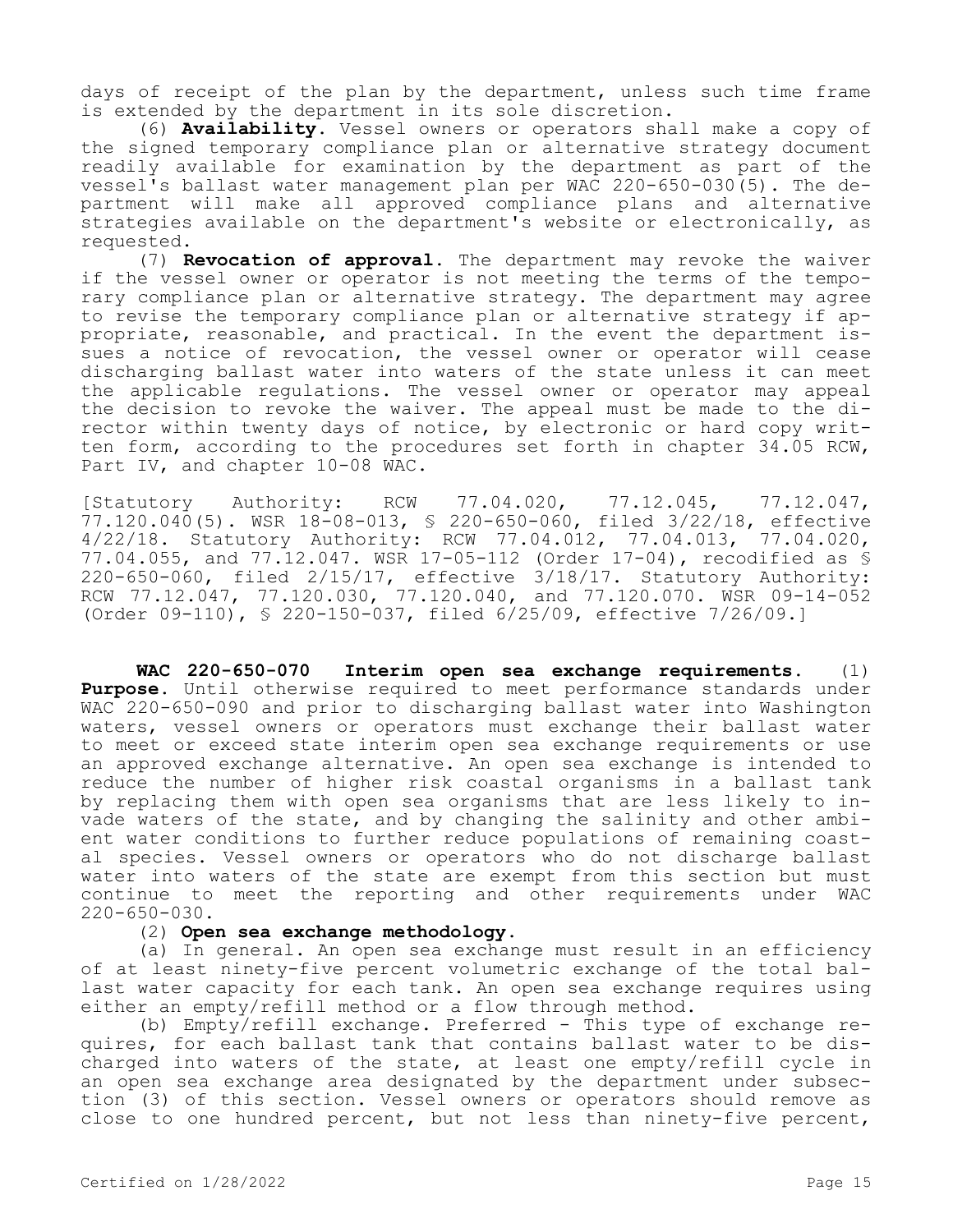of the ballast water as is safe to do so. If this is not possible, then perform a flow through exchange under (c) of this subsection.

(c) Flow through exchange. This type of exchange requires, for each ballast tank that contains ballast water to be discharged into waters of the state, pumping or otherwise forcing a minimum of three times the total ballast tank capacity's volume in an open sea exchange area designated by the department under subsection (3) of this section. For example, a ballast tank with a one thousand cubic meter capacity, regardless of actual ballast water in the tank, would require pumping three thousand cubic meters of open sea water through the tank. In all flow through exchange operations, open sea water must be pumped into the bottom and discharged out the top of the tank. Where department evaluation determines more flow through volume is required to meet the ninety-five percent exchange requirements, a compliance plan or alternative strategy may be required under WAC 220-650-060.

#### (3) **Open sea exchange areas.**

(a) In general. Ballast water exchanges must be conducted in open sea (also called midocean or mid-ocean) areas based upon originating port as defined herein. In all exchange situations, the vessel owner or operator must file a ballast water reporting form per WAC  $220 - 650 - 030(2)$ .

(b) Voyages from outside the United States Exclusive Economic Zone (EEZ). A vessel owner or operator en route to a state of Washington port or place, from a port or place outside the United States EEZ, shall conduct an open sea exchange:

(i) Before entering waters of the state;

(ii) At least two hundred nautical miles from any shore; and

(iii) In waters greater than two thousand meters deep.

(c) Coastal voyages. A vessel owner or operator who does not voyage two hundred nautical miles or greater from any shore shall conduct ballast water exchange:

(i) Before entering waters of the state;

(ii) At least fifty nautical miles from any shore; and

(iii) In water at least two hundred meters deep.

(4) **Common water exemption.** Vessels voyaging from a port within the common water zone to a port in Washington state are exempt from having to conduct a ballast water exchange if the ballast water and sediment originated solely from a valid exchange prior to entering the common waters or from uptake within an area that includes only the waters of Washington state, the Oregon portions of the Columbia River system, and the internal waters of British Columbia south of latitude fifty degrees north, including the waters of the Straits of Georgia and Juan de Fuca (Figure 1). The common waters area relates only to vessels voyaging to a Washington state port or place from another Washington state port or place, or from designated Canadian and Oregon waters to waters of the state. It does not imply or provide any regulatory authority for vessels voyaging from waters of the state to Oregon and Canadian waters, or voyages to or between Canada and Oregon. Please refer to Canadian and Oregon ballast water laws for their requirements.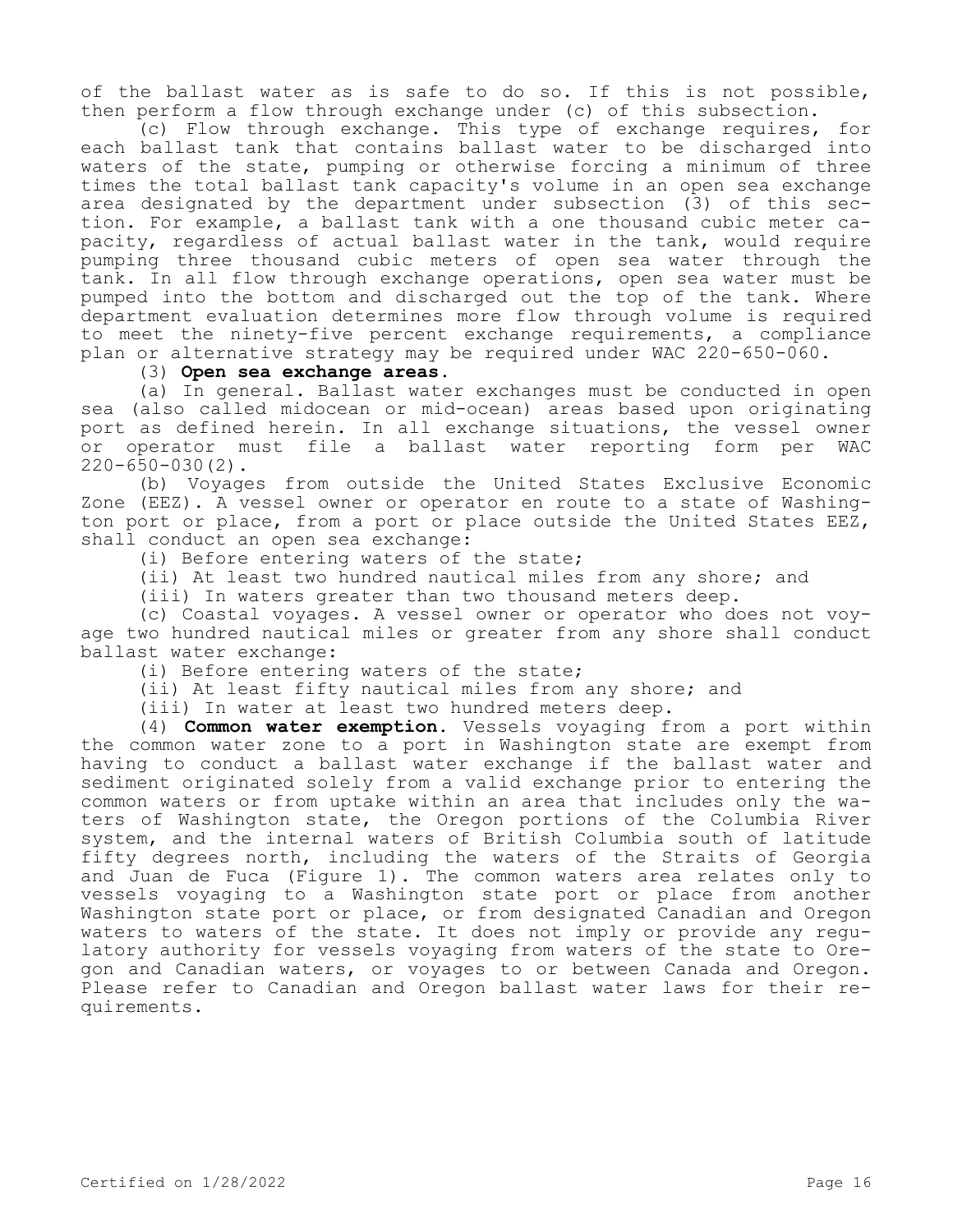

(5) **Safety exemptions.** Nothing in this chapter relieves the vessel owner or operator from ensuring the safety and stability of the vessel, its crew, or its passengers. A vessel owner or operator is not required to conduct an open sea exchange, in part or in full, if the vessel owner or operator determines that the operation would threaten the safety of the vessel, its crew, or its passengers. In these situations, the vessel operator must file a ballast water reporting form and is subject to all other provisions under WAC 220-650-030(4).

(6) **Alternative discharge areas.** The department, in consultation with states of concurrent waters, may identify alternative discharge areas as promulgated by department policy.

(7) **Prohibited discharge areas.** A vessel may not discharge ballast water or sediment within a marine protected or conservation area as designated under chapter 220-16 WAC.

[Statutory Authority: RCW 77.04.020, 77.12.045, 77.12.047, 77.120.040(5). WSR 18-08-013, § 220-650-070, filed 3/22/18, effective 4/22/18. Statutory Authority: RCW 77.04.012, 77.04.013, 77.04.020, 77.04.055, and 77.12.047. WSR 17-05-112 (Order 17-04), recodified as § 220-650-070, filed 2/15/17, effective 3/18/17. Statutory Authority: RCW 77.12.047, 77.120.030, 77.120.040, and 77.120.070. WSR 09-14-052 (Order 09-110), § 220-150-040, filed 6/25/09, effective 7/26/09.]

**WAC 220-650-080 Interim open sea exchange alternative.** (1) **In general.** For purposes of this section, a vessel owner or operator may use an exchange alternative instead of conducting an open sea exchange, except for Columbia River ports unless specifically approved, provided:

(a) The vessel owner or operator is not otherwise required to meet discharge performance standards under WAC 220-650-090; and

(b) The exchange alternative meets or exceeds the standards provided under Regulation D-2 of the International Convention for the Control and Management of Ships' Ballast Water and Sediment as signed on February 13, 2004.

(2) **Notification.** Vessel owners or operators must file a signed notification form, as provided by the department, stating that they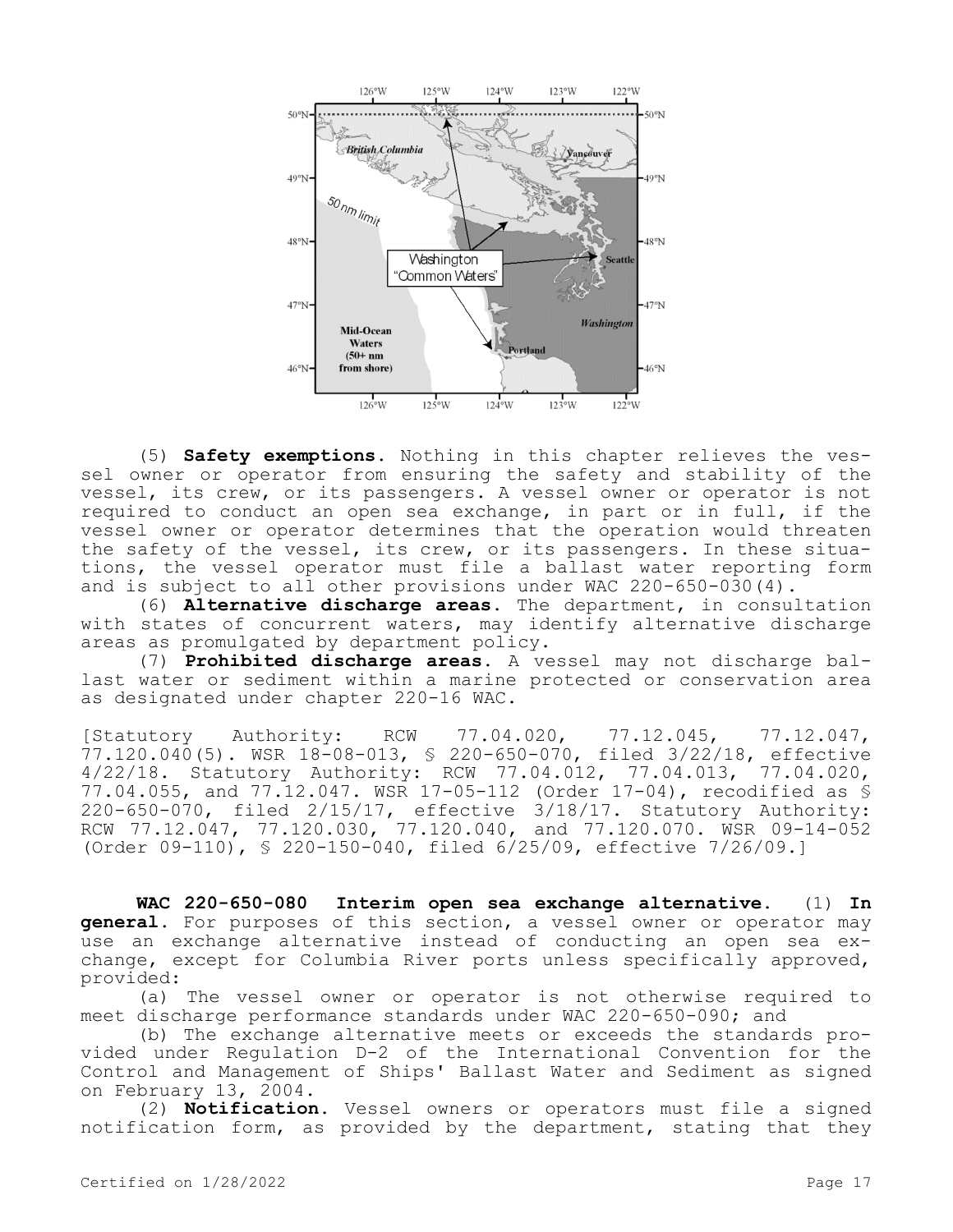intend to use an exchange alternative to meet state ballast water exchange requirements. A single notification form may cover multiple vessels under the authority of a single vessel owner or operator. The form must include the minimum content as required in subsection (3) of this section. This notification does not release vessel owners or operators from meeting other federal or state ballast water reporting or discharge regulations.

(3) **Notification form contents.** The department's notification of exchange alternative use will, at a minimum, require the following information:

(a) Vessel name(s), identification number(s) (International Maritime Organization, Lloyds of London, or USCG registry number), owner, agent, and vessel type(s);

(b) The manufacturer, brand name, model, and other information, as necessary, of the technology on board the vessel, and a brief description of the technology and its process for removing or inactivating organisms in ballast water;

(c) The name of the flag state that has approved the exchange alternative system, a copy of IMO type approval certification or final approval documentation, or other information that reasonably documents how the exchange alternative was tested to ensure it meets state open sea exchange requirements;

(d) If the exchange alternative will not be used on all ballast tanks, the number of tanks and the volume of each tank that will be managed using the exchange alternative;

(e) A recommendation from the state department of ecology, based upon a toxicity report provided in accordance with Appendix H of ecology publication number WQ-R-95-80, setting conditions necessary for the environmentally safe discharge of biocide treated ballast water;

(f) A statement that the vessel owner or operator will file a new notification if there are any changes in the information required in this subsection;

(g) A statement that the vessel will conduct a valid open sea exchange under this section if they do not use the exchange alternative; and

(h) The signature of the vessel owner or operator.

(4) **Submission.** The department will accept notification application forms up to eighteen months prior to the implementation date for that type of vessel under WAC 220-650-090, or a subsequent, delayed implementation date. Applications received within the eighteen-month period may be accepted, but will not be granted the full grace period as provided in subsection (6)(c) of this section. Send the completed form to the department by email to ballastwater@dfw.wa.gov, or if email is not possible, by fax to 360-902-2943, or by U.S. mail to: WDFW, AIS Unit, P.O. Box 43200, Olympia, Washington 98504-3200, USA. The vessel owner or operator will be notified of the department's receipt of the form within ten working days.

(5) **Acceptance.** The department will make a final decision on acceptance within forty-five days of receipt. If the notification is illegible or incomplete, it will be returned to the vessel owner or operator as unacceptable, with an explanation of the deficiencies. The notification is effective upon department verification of acceptance by email or in writing to the vessel owner or operator.

(6) **Notification conditions.** To maintain acceptance, the vessel owner or operator must meet all of the following conditions:

(a) All notification form content in subsection (3) of this section remains accurate;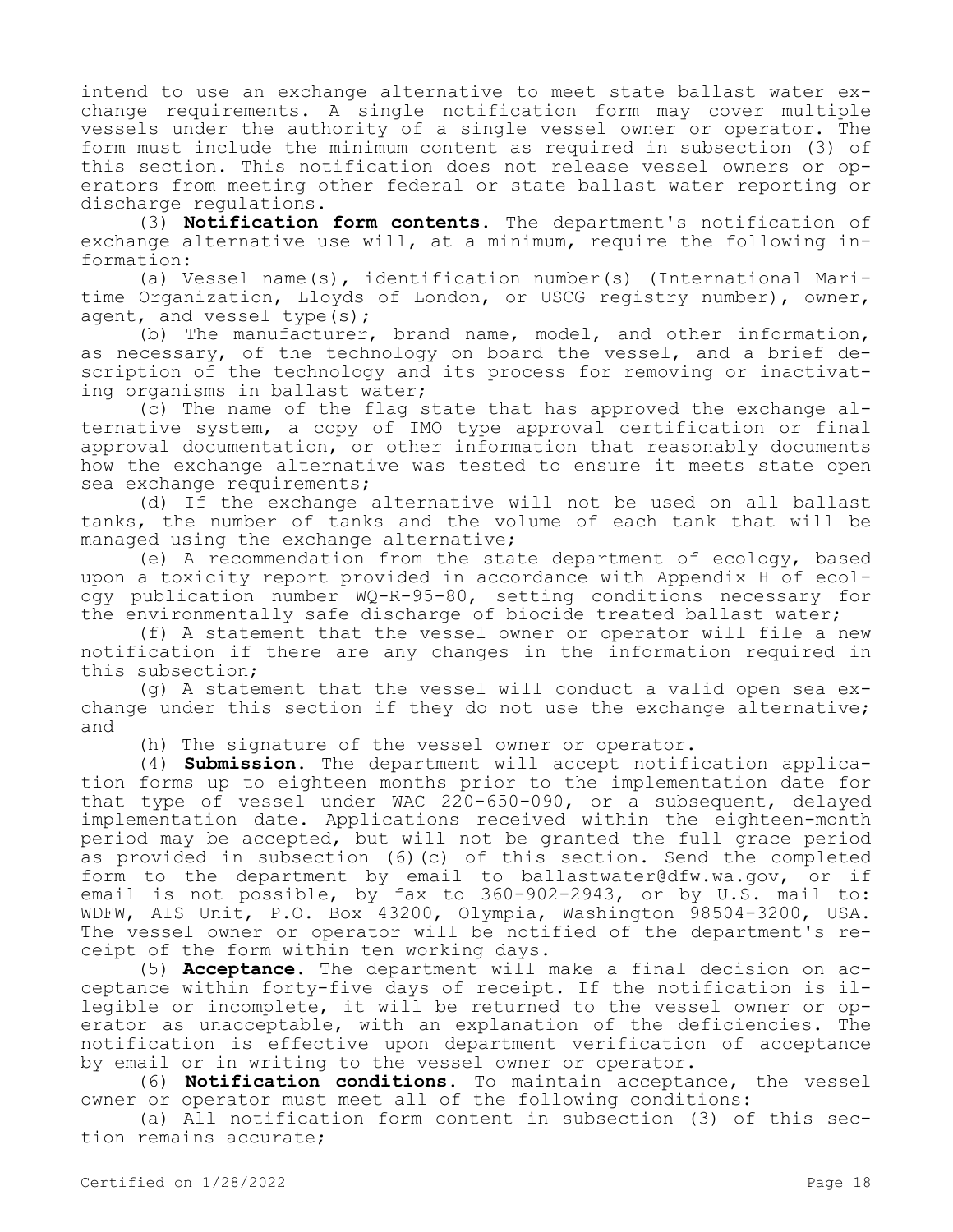(b) Vessel owners or operators shall maintain a copy of the accepted notification of exchange alternative use in the vessel's ballast water management plan under WAC 220-650-030;

(c) Vessel owners or operators may use the exchange alternative for a period of five years from the date on which the equipment was first placed into service or until the vessel must meet discharge performance standards under WAC 220-650-090, whichever is longer;

(d) The exchange alternative equipment is otherwise used as defined in WAC 220-650-090 for installed equipment; and

(e) The department determines through inspections, sampling, investigations, or other methods, that the exchange alternative continues to meet, or is likely to continue to meet, open sea exchange standards.

(7) **Other laws.** Nothing in these rules or laws authorizes the discharge of other pollutants or assures that the technology is safe to operate or that it meets other state, federal, and international laws governing business, marine applications, or other elements.

[Statutory Authority: RCW 77.04.020, 77.12.045, 77.12.047, 77.120.040(5). WSR 18-08-013, § 220-650-080, filed 3/22/18, effective 4/22/18. Statutory Authority: RCW 77.04.012, 77.04.013, 77.04.020, 77.04.055, and 77.12.047. WSR 17-05-112 (Order 17-04), recodified as § 220-650-080, filed 2/15/17, effective 3/18/17. Statutory Authority: RCW 77.12.047, 77.120.030, 77.120.040, and 77.120.070. WSR 09-14-052 (Order 09-110), § 220-150-043, filed 6/25/09, effective 7/26/09.]

#### **WAC 220-650-090 Treatment requirements.** Reserved.

[Statutory Authority: RCW 77.04.012, 77.04.013, 77.04.020, 77.04.055,<br>and 77.12.047. WSR 17-05-112 (Order 17-04), recodified as \$ and 77.12.047. WSR 17-05-112 (Order 17-04), recodified as § 220-650-090, filed 2/15/17, effective 3/18/17. Statutory Authority: RCW 77.12.047, 77.120.030, 77.120.040, and 77.120.070. WSR 09-14-052 (Order 09-110), § 220-150-050, filed 6/25/09, effective 7/26/09.]

**WAC 220-650-100 Treatment notification and promising treatment waiver process.** (1) **Purpose.** This section implements RCW 77.120.040 (5)(a). All vessels using treatment technologies designed to meet state ballast water discharge performance standards are required to notify the department prior to or within thirty days of their first use in waters of the state. A prior notification is preferred to assess compliance with state regulations in using treatment technology to meet discharge performance standards and to assist vessel owners or operators in avoiding the discharge of ballast water that does not meet those standards or that poses other potential violations. It is the responsibility of the vessel owner or operator to show that the installed equipment meets state discharge performance standards. Vessel owners or operators wishing to use treatment technology that does not meet state standards may apply for a waiver to use the technology as promising technology under subsection (3) of this section.

(2) **Notification.** Vessel owners or operators using treatment technology must file a signed notification form, as provided by the department, stating that their vessel meets state discharge performance standards under WAC 220-650-090. A single notification form may cover multiple vessels under the authority of a single vessel owner or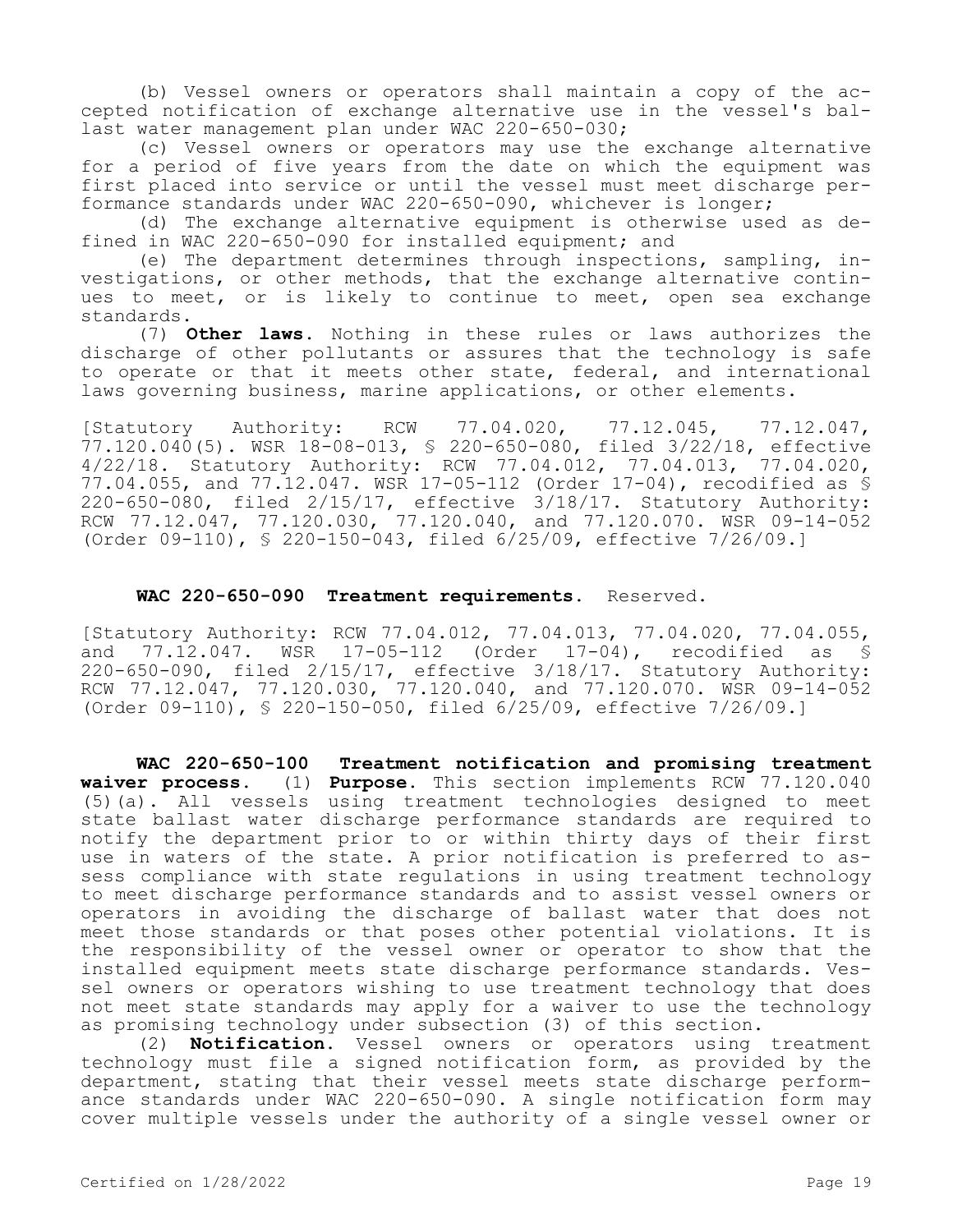operator. The form must include the minimum content as required in subsection (4) of this section.

### (3) **Waiver for promising treatment technology use.**

(a) In general. Vessel owners or operators using promising treatment technology do not need to file a notification, but they must apply for a waiver to the interim open sea exchange requirements under WAC 220-650-070.

(b) Criteria. The form must include the minimum content as required in subsection (4) of this section and be received by the department at least forty-five days prior to entering waters of the state. In addition, promising technology must meet one or more of the following criteria:

(i) The same manufacturer's treatment technology is being tested on a vessel that is enrolled in the USCG Shipboard Technology Evaluation Program (STEP), United States Environmental Protection Agency Environmental Technology Verification (ETV) program, or other department-recognized regional or national program;

(ii) The technology is approved as promising technology or a similar classification by the state of California, Oregon, Hawaii, or Alaska for use in their state waters; or

(iii) The technology is being actively evaluated under the IMO final approval process.

(4) **Notification and waiver application form content.**

(a) In general. Standard notification application and promising technology waiver forms are provided by the department and must be used for this subsection. A single waiver form may cover multiple vessels under the authority of a single vessel owner or operator.

(b) Content. The department's notification of treatment technology use and application for promising treatment technology waiver forms will, at a minimum, require the following information:

(i) Vessel name(s), identification number(s) (International Maritime Organization, Lloyds of London, or USCG registry number), owner, agent, and vessel type(s);

(ii) The manufacturer and brand name of the technology on board the vessel and a brief description of the technology and process for removing or inactivating organisms in ballast water;

(iii) The name of the organization or flag state that has approved the ballast water treatment technology, and the approval or certification number of the technology or other information that reasonably documents how the technology was tested to ensure it meets, or is likely to meet in the case of promising treatment technology, state discharge performance standards for the vessel type on which it is being used;

(iv) If the treatment technology will not be used on all ballast tanks, the number of tanks and the volume of each tank that will be managed using the treatment technology;

(v) A recommendation from the state department of ecology, based upon a toxicity report provided in accordance with Appendix H of ecology publication number WQ-R-95-80, setting conditions necessary for the environmentally safe discharge of biocide-treated ballast water;

(vi) A statement that the vessel owner or operator will file a new notification if there are any changes in the information required in this subsection;

(vii) A statement that the vessel will conduct a valid ballast water exchange, under WAC 220-650-070, if it does not use the treatment technology; and

(viii) The signature of the vessel owner or operator.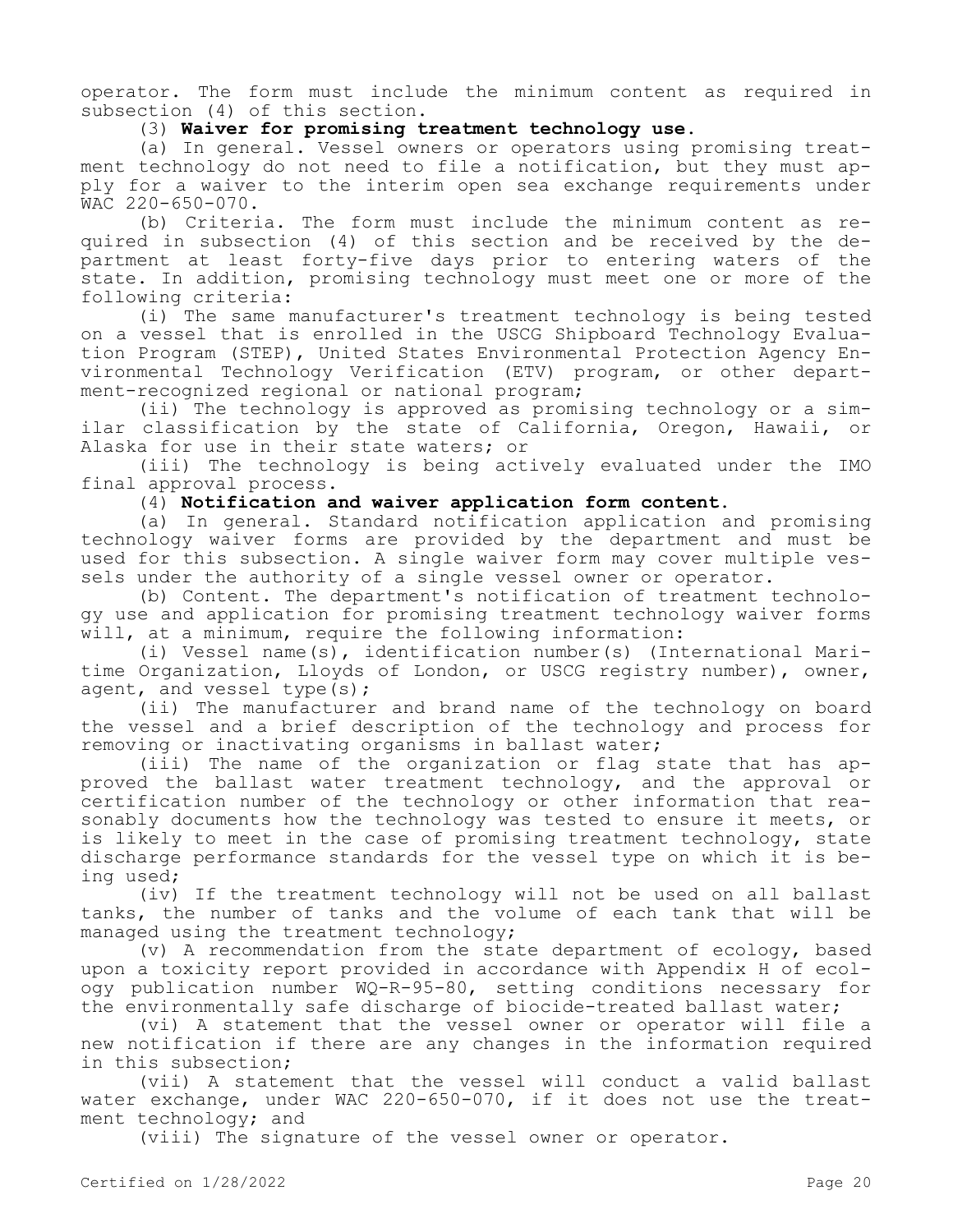(5) **Submission.** The department will accept notification and waiver application forms at any time. Send the completed form to the department by email to ballastwater@dfw.wa.gov, or if email is not possible, by fax to 360-902-2943, or by U.S. mail to: WDFW, AIS Unit, P.O. Box 43200, Olympia, Washington 98504-3200, USA. The vessel owner or operator will be notified of the department's receipt of the form within ten working days.

(6) **Acceptance.**

(a) Notification. The department will make a final decision on acceptance of a notification application form within forty-five days of receipt. If the notification is illegible or incomplete, it will be returned to the vessel owner or operator as unacceptable, with an explanation of the deficiencies. The notification is effective upon department verification of acceptance by email or in writing to the vessel owner or operator.

(b) Waiver for promising treatment technology use. The department will make a final decision on acceptance for a waiver within fortyfive days of receipt. If the application is illegible or incomplete, it will be returned to the vessel owner or operator as incomplete, with an explanation of the deficiencies. The waiver is effective upon department verification of acceptance by email or in writing to the vessel owner or operator.

(7) **Notification and waiver acceptance conditions.**

(a) In general. To maintain acceptance, the vessel owner or operator must meet a minimum set of conditions.

(b) Conditions. Minimum conditions include:

(i) All acceptance form content in subsection (4) of this section remains accurate;

(ii) Vessel owners or operators shall maintain a copy of the accepted notification of treatment technology use or waiver form for promising treatment technology use in the vessel's ballast water management plan under WAC 220-650-030(5);

(iii) The technology is used as defined in subsection (8) of this section for installed treatment technology; and

(iv) The department determines through inspections, sampling, investigations, or other methods that the technology continues to meet, or is likely to continue to meet, ballast water discharge performance standards under WAC 220-650-090.

(8) **Installed treatment technology.**

(a) In general. If ballast water treatment technology used for purposes of complying with the regulations under this subsection is installed on a vessel, maintained in good working order and used by the vessel, the vessel may use that technology for the shortest of:

(i) Federal requirements;

(ii) The life of the vessel on which the technology is used; or

(iii) The manufacturer's equipment life specifications.

(b) Incremental improvements. Vessel owners and operators are encouraged to incrementally improve installed treatment technology to meet higher discharge performance standards and reduce the risk of introducing nonindigenous species. The expectation is these improvements would take advantage of regular maintenance and upgrade schedules.

(c) Record or log book. All information regarding compliance with this subsection must be recorded in the vessel's ballast water record or log book per WAC 220-650-030(6).

(9) **Other laws.** Nothing in these rules or laws authorizes the discharge of other pollutants or assures that the technology is safe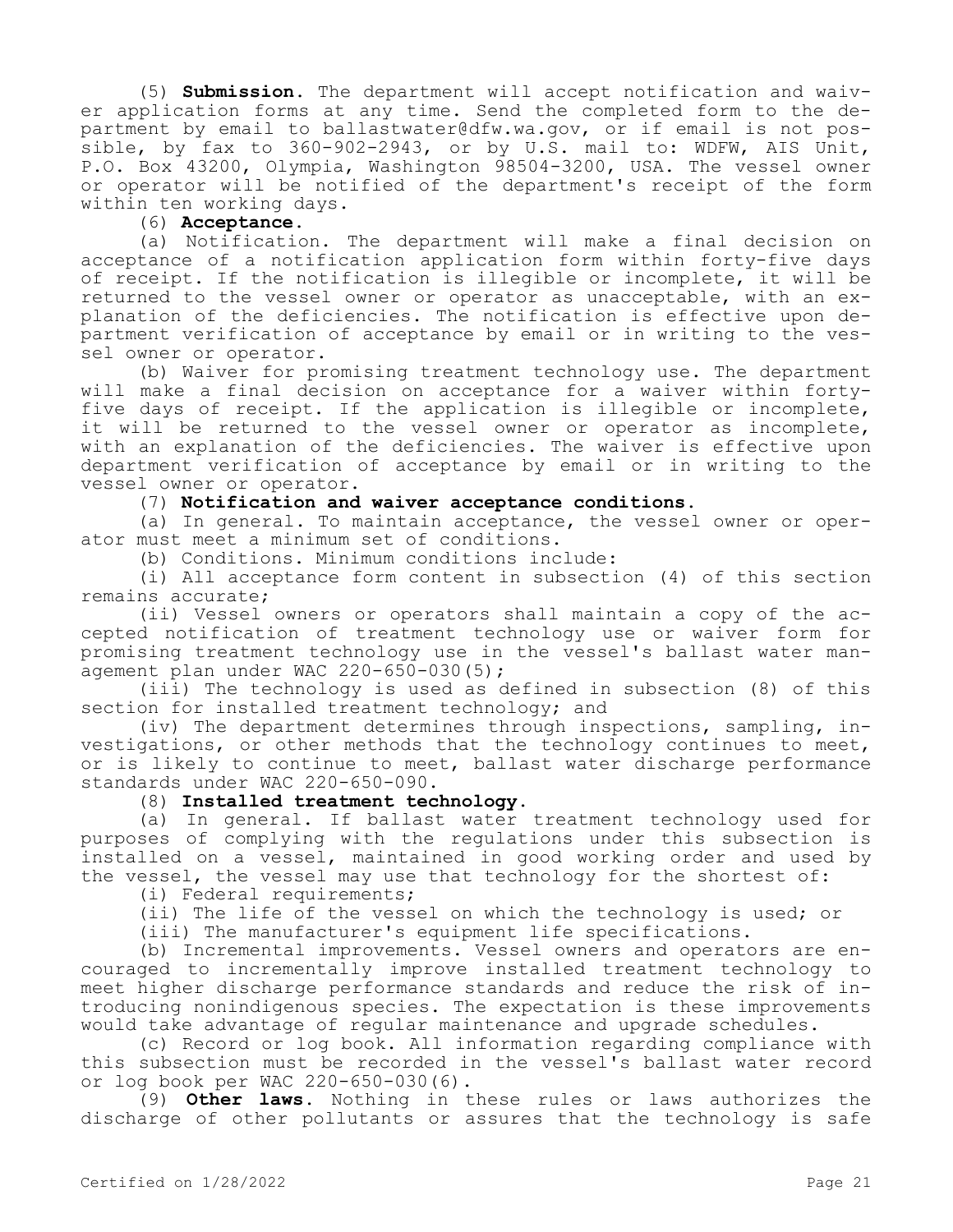to operate or that it meets other state, federal, and international laws governing business, marine applications, or other elements.

[Statutory Authority: RCW 77.04.020, 77.12.045, 77.12.047, 77.120.040(5). WSR 18-08-013, § 220-650-100, filed 3/22/18, effective 4/22/18. Statutory Authority: RCW 77.04.012, 77.04.013, 77.04.020, 77.04.055, and 77.12.047. WSR 17-05-112 (Order 17-04), recodified as § 220-650-100, filed 2/15/17, effective 3/18/17. Statutory Authority: RCW 77.12.047, 77.120.030, 77.120.040, and 77.120.070. WSR 09-14-052 (Order 09-110), § 220-150-060, filed 6/25/09, effective 7/26/09.]

**WAC 220-650-110 Ballast tank sediment.** (1) **Purpose.** A vessel owner or operator may not remove or discharge sediment or tank fouling organisms into waters of the state from spaces carrying ballast water unless that sediment or those organisms are discharged solely in the location from which they originated. Sediment is known to contain nonindigenous species that are otherwise missed during open sea exchange and operations that would otherwise meet ballast water discharge performance standards. These rules implement RCW 77.120.020 (1)(b) and the overall authority under RCW 77.120.030(3) and 77.120.040(5) to set standards by rule that provide a minimal risk of introducing nonindigenous species into the waters of the state.

(2) **Ballast tank sediment removal options.**

(a) In general. Three options are provided for the effective removal of sediment and any fouling organisms in a vessel's ballast tanks, including saltwater flushing, upland disposal, or use of an approved reception facility.

(b) Saltwater flushing. Ballast tanks must be cleaned as necessary in open sea exchange areas consistent with WAC 220-650-070(3) voyage requirements unless common water rules apply under WAC 220-650-070(4) except for ballast-related fouling organisms. Sediment may be removed by saltwater flushing of ballast water tanks by:

(i) Adding open sea water to a ballast water tank that contains residual quantities of ballast waters;

(ii) Mixing the open sea water with the residual ballast water and sediment in the tank through the motion of a vessel or alternative means so that the sediment becomes suspended; and

(iii) Discharging the mixed water so that the salinity of the resulting residual ballast water in the tank exceeds thirty parts per thousand.

(c) Upland disposal. Tank sediment and fouling organisms may be removed from the vessel under controlled arrangements in port or in drydock, and disposed of in accordance with local, state, and federal law.

(d) Sediment reception facilities. The department, in consultation with the department of ecology, will adopt department policies as necessary for sediment reception facilities. These facilities must be approved by the department for use and provide for the disposal of such sediment in a way that effectively eliminates the risk of nonindigenous species and does not impair or damage the environment, human health, property, or resources of the disposal area.

(3) **Reporting.** Sediment cleaning and discharges must be recorded in the vessel's ballast water log or record book as defined in WAC 220-650-030(6), or in another format conforming to the intent of that section.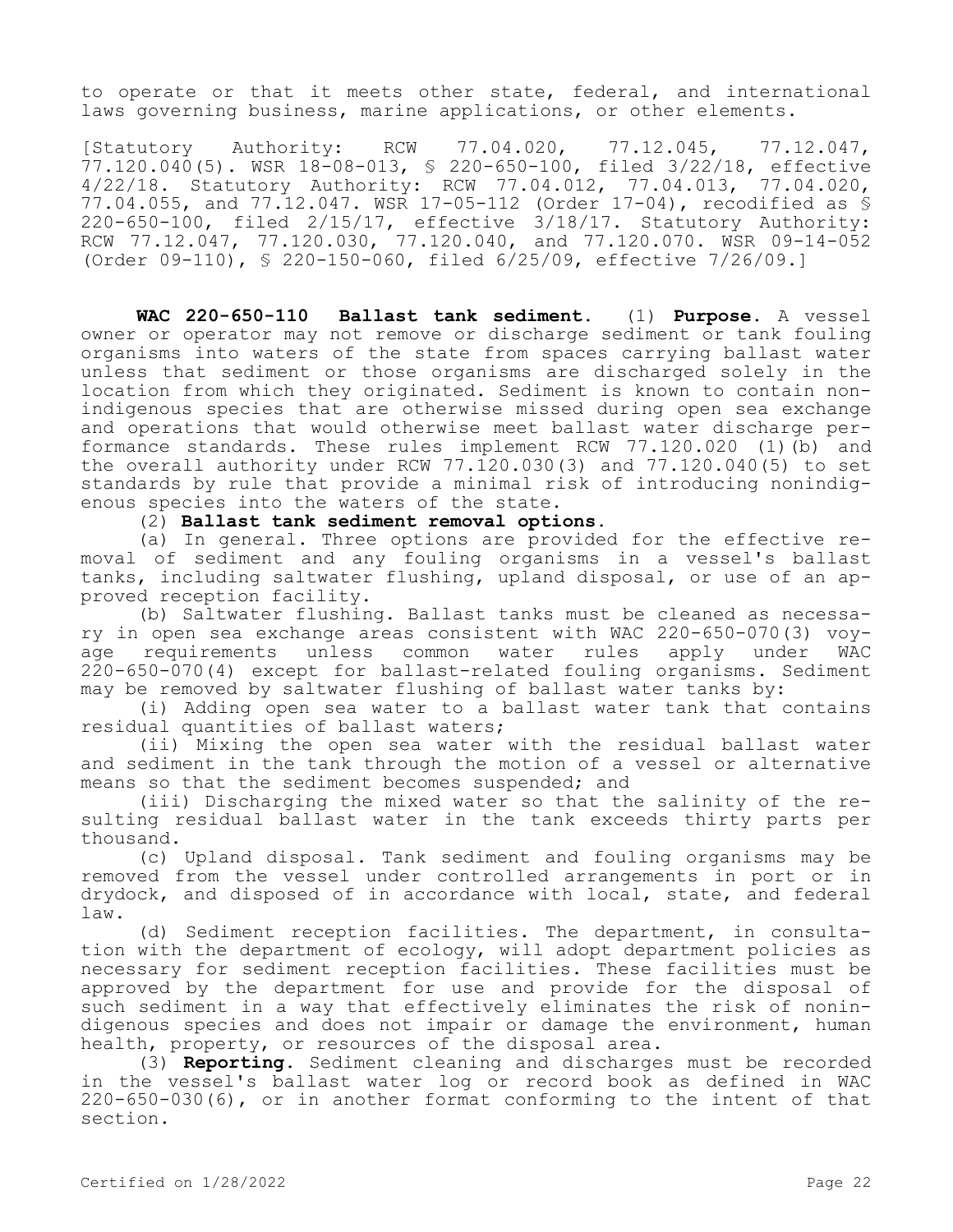[Statutory Authority: RCW 77.04.020, 77.12.045, 77.12.047, 77.120.040(5). WSR 18-08-013, § 220-650-110, filed 3/22/18, effective 4/22/18. Statutory Authority: RCW 77.04.012, 77.04.013, 77.04.020, 77.04.055, and 77.12.047. WSR 17-05-112 (Order 17-04), recodified as § 220-650-110, filed 2/15/17, effective 3/18/17. Statutory Authority: RCW 77.12.047, 77.120.030, 77.120.040, and 77.120.070. WSR 09-14-052 (Order 09-110), § 220-150-070, filed 6/25/09, effective 7/26/09.]

**WAC 220-650-120 Penalties and enforcement.** (1) **Purpose.** The department may issue a verbal warning, notice of correction, or notice of civil penalty up to twenty-seven thousand five hundred dollars for each day of a continuing violation of the requirements of ballast water management regulations pursuant to RCW  $77.120.070$ . Each and every such violation will be a separate and distinct violation. The department may also seek criminal penalties where warranted.

### (2) **Notice of correction.**

(a) In general. If, in the course of carrying out their duties under chapter 77.120 RCW or this chapter, a department employee becomes aware that a vessel owner or operator is not in compliance with applicable laws and rules enforced by the department, the department may issue a notice of correction as provided in RCW 43.05.100 to the vessel owner or operator.

(b) Content. A notice of correction, at a minimum, will include:

(i) A description of the condition that is not in compliance, and the text of the specific section or subsection of the applicable state law or rule;

(ii) A statement of what is required to achieve compliance;

(iii) The date and time by which the department requires compliance to be achieved;

(iv) Notice of the means to contact any technical assistance services provided by the department; and

(v) A description of when, where, and from whom to request an extension of time to achieve compliance for good cause.

(c) Context. A notice of correction is not a formal enforcement action, is not subject to appeal, and is a public record.

(d) Compliance. If the department issues a notice of correction, it shall not issue a civil penalty for the violations identified in the notice of correction unless the responsible party fails to comply with the notice.

# (3) **Notice of penalty.**

(a) In general. If, in the course of carrying out their duties under chapter 77.120 RCW or this chapter, a department employee becomes aware that a vessel owner or operator is not in compliance with applicable laws and rules enforced by the department, the department may issue a notice of penalty as provided in RCW 43.05.110 to the vessel owner or operator.

(b) Conditions. The department may issue a notice of penalty without first issuing a notice of correction under subsection (2) of this section to the vessel owner or operator where:

(i) The vessel owner or operator has previously been subject to an enforcement action for the same or a similar type of violation of the same statute or rule or has previously been given a notice of correction for the same or similar type of violation of the same statute or rule;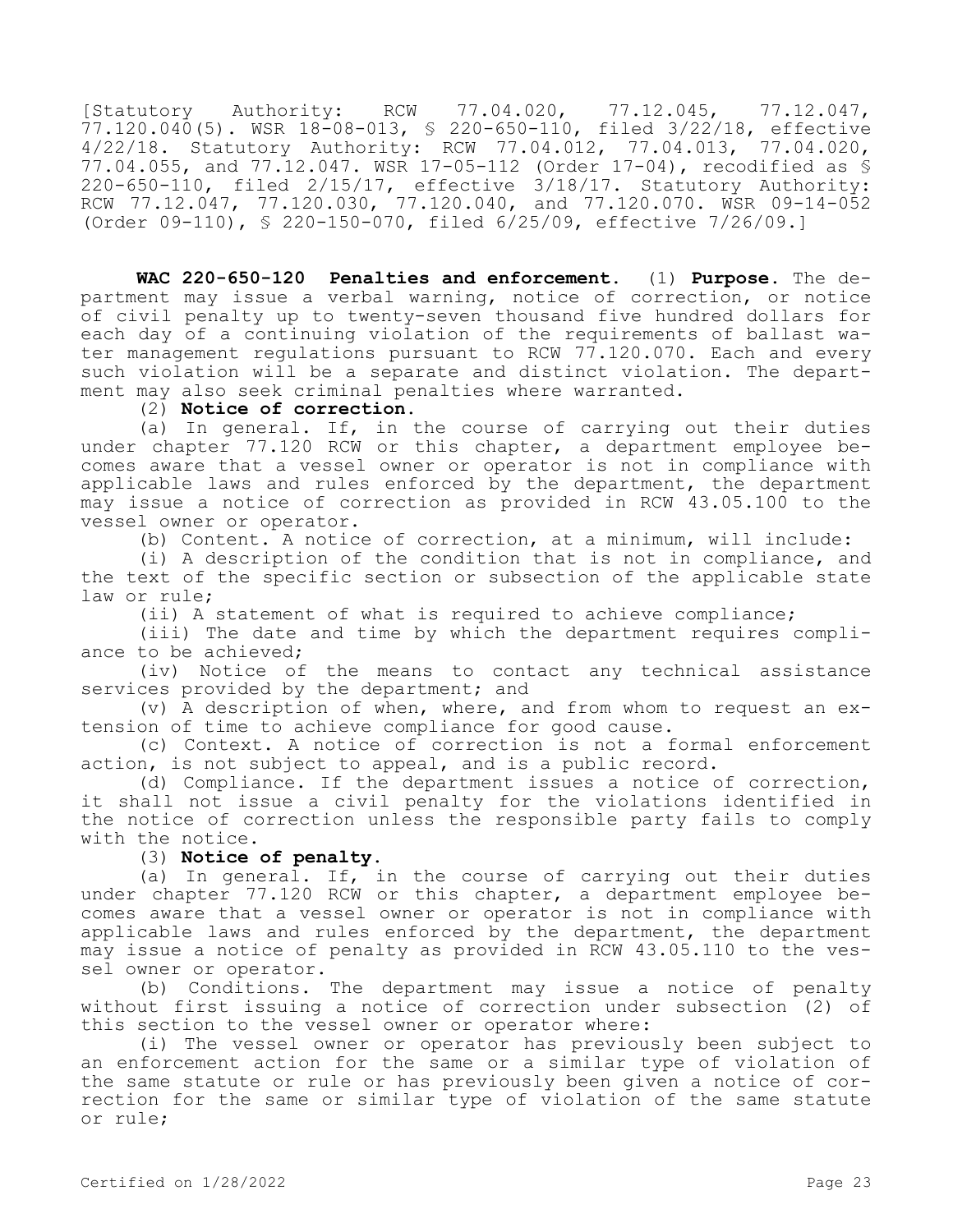(ii) Compliance is not achieved by the date established in a previously issued notice of correction, whereupon every day's continuance thereafter will be a separate and distinct violation;

(iii) The violation has a probability of, or actually resulted in, the discharge of ballast water and/or sediments that do not meet the requirements set forth in WAC 220-650-070, 220-650-080, 220-650-090, or 220-650-110; or

(iv) The violation was committed by a business that employs fifty or more employees on at least one day in each of the preceding twelve months.

(c) Context. A notice of penalty is a formal enforcement action, is subject to appeal, and is a public record.

(d) Compliance. If the department issues a notice of penalty, it shall calculate a civil penalty for the violation(s) as provided in subsection (4) of this section.

# (4) **Calculation and payment of civil penalties.**

(a) In general. The department will assess civil penalties for each separate and distinct violation for each day of a continuing violation of the requirements of ballast water management regulations.

(b) Base penalty. There are three base civil penalties:

(i) Two thousand dollars for violations that are not related to or do not result in the discharge of ballast water that does not meet open sea exchange or discharge performance standards;

(ii) Five thousand dollars for failing to comply with a notice of correction issued under subsection (2) of this section; and

(iii) Five thousand dollars for violations that result in a discharge of ballast water that does not meet open sea exchange or discharge performance standards.

(c) Level of intent. Evidence of intent to violate the laws and rules governing ballast water and sediment management may result in an increase in the base penalty up to twenty-seven thousand five hundred dollars for each separate and distinct violation for each day of a continuing violation. Evidence includes, but is not limited to:

(i) Intention. In making a determination of intent, the department will consider, but not be limited to, the following considerations: The vessel owner or operator knowingly violated state laws and rules; whether precautions were taken to avoid the violation; and/or whether an inspection, warning, notice of correction, or enforcement action was served on the violator prior to the violation. For this factor, up to double the base penalty may be added.

(ii) Cooperation. The department will consider whether the violator did or did not make any attempt to correct the problem. Timeliness of action(s) and/or ignoring or evading agency contacts or directives will determine whether the penalty will be increased. For this factor, up to double the base penalty may be added.

(iii) Previous violation(s). The department will consider whether the violator has previous violations of a ballast water rule or regulation as documented in an enforcement action. The department may consider company organizations and assignment of operational responsibilities when evaluating previous violations. A substantially larger penalty will result if the violator has a history of violations with adverse impacts or the potential for adverse impacts or that shows a pattern of ignoring the rules or the act. Enforcement actions for the purposes of this section will include notices of penalty, the amounts of those civil penalties, and criminal citations when those enforcement actions are associated with ballast water violations. For this factor, up to quadruple the base penalty may be added.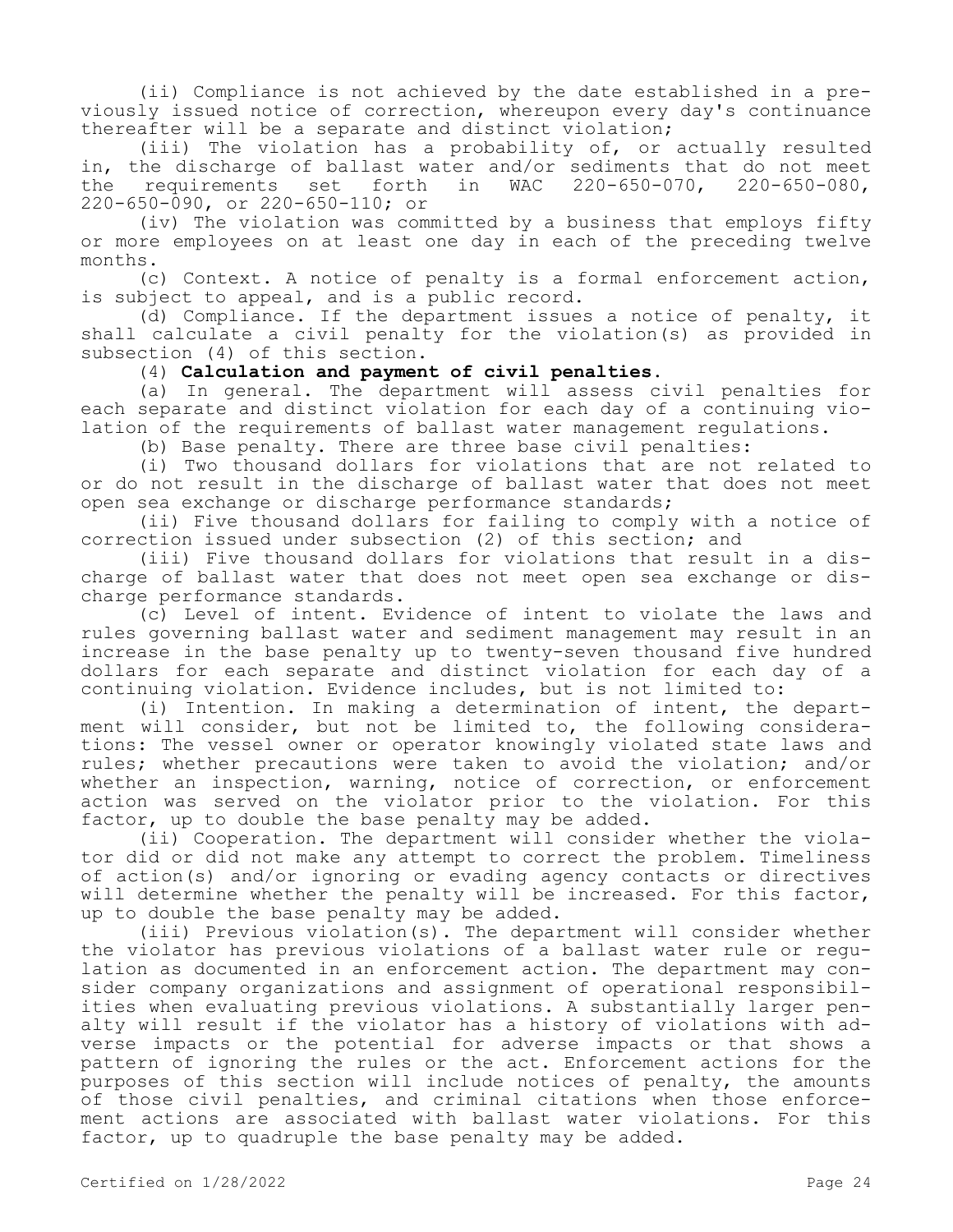(d) Quality and quantity of risk. Evidence showing the potential or actual discharge of high risk ballast water or sediment may result in an increase in the base penalty up to twenty-seven thousand five hundred dollars for each separate and distinct violation for each day of a continuing violation. Evidence includes, but is not limited to:

(i) Vessels carrying high risk ballast water and/or sediment listed under in WAC 220-650-050. For this factor, up to double the base penalty may be added.

(ii) Volume of ballast water and sediment discharged or potentially discharged. For this factor, up to quadruple the base penalty may be added.

(e) Payment. Unless a timely appeal is filed, all civil penalties imposed must be paid to the department within thirty days after the date of the written notice imposing the civil penalty. If a timely appeal is filed, then all civil penalties imposed must be paid upon the completion of all administrative and judicial review proceedings and the issuance of a final notice affirming the penalty in whole or in part.

(f) Failure to pay. Any determination not timely contested is final and may be reduced to a judgment enforceable in any court with jurisdiction. Where the department prevails, using any judicial process to collect a penalty under this section, the department shall also be awarded its costs and reasonable attorneys' fees.

(5) **Appeals.**

(a) In general. A person who is subject to a notice of penalty shall have the rights provided by this section to request an adjudicative proceeding to contest the notice. No person other than the recipient of the notice or the recipient's legal representative shall have standing to request an adjudicative proceeding. The adjudicative proceeding shall be in compliance with provisions of chapter 34.05 RCW, the Administrative Procedure Act, except as modified herein by the department.

(b) Timing for request. An adjudicative proceeding to contest a notice of penalty must be requested no later than twenty days from the date of service of the notice. To be timely, the request must be physically received by the department director in Olympia, Washington, during normal business hours on or before the twentieth day following the date of service of the order, except that if the twentieth day falls on a Saturday, Sunday, or state holiday, then the request for hearing shall be timely if received on the next business day. The person requesting an adjudicative proceeding may prove that it was timely requested by obtaining a written receipt of service from the department director, or by providing an affidavit showing personal service on the department director, or by a U.S. mail return receipt requested service showing receipt by the department on or before the last day set by this rule.

(c) Manner and content of request. Each request for adjudicative proceeding shall substantially comply with this subsection.

(i) The request shall be in writing;

(ii) The request shall identify the notice of penalty that the person seeks to contest. This can be done by reference to the number of the notice, by reference to the subject and date of the notice, or by reference to a copy of the notice attached to the request;

(iii) The request shall state the grounds upon which the person contests the notice of penalty. If the person contests the factual basis for the notice, the person shall allege the facts that the person contends are relevant to the appeal; and